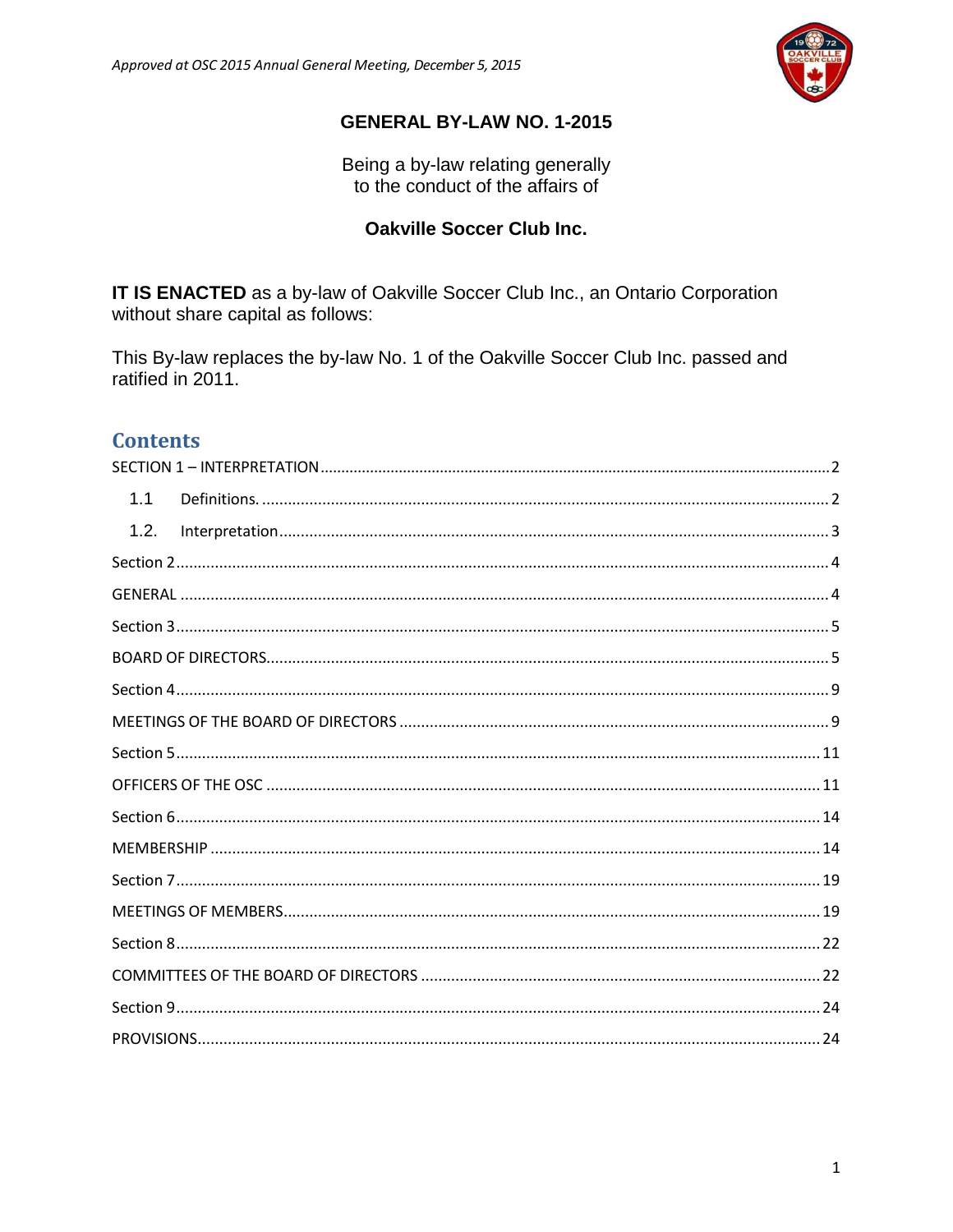

# <span id="page-1-0"></span>**Section 1**

# **INTERPRETATION**

<span id="page-1-1"></span>**1.1 Definitions.** In this by-law and all other by-laws and special resolutions of the OSC, unless the context otherwise requires:

**"Act"** or **"Corporations Act"** means the Corporations Act (Ontario) and any act that may be substituted therefor, as from time to time amended.

**"Board", "Board of Directors"** and **"Directors"** mean the board of directors of the OSC. The board of directors may exercise any powers and make, or cause to be made, any actions, contracts or perform any matters for and on behalf of the OSC as the OSC may otherwise lawfully do.

**"By-laws**" means this by-law and all other by-laws and special by-laws of the OSC from time to time in force and effect.

**"Director"** means a person occupying the position of director of the OSC by whatever name called, and "directors", "board" and "board of directors" include a single director;

**"EC"** means Executive Committee.

**"form of proxy"** means a form that is in written or printed format or a format generated by telephonic or electronic means and that becomes a proxy when completed and signed in writing or electronic signature by or on behalf of a Voting Member;

**"Letters Patent"** means the letters patent of the OSC, as from time to time amended and supplemented by supplementary letters patent.

**"Majority Vote"** unless specifically stated otherwise means "simple majority of legal votes cast".

**"Meeting of Members"** or **"Meeting"** means an annual, general or special meeting of members.

**"Members"** are those admitted by the Board of Directors to membership.

**"OSC"** means the Oakville Soccer Club Inc. incorporated and organized according to the Act.

**"Proxy"** means a completed and signed form of proxy by means of which a voting member has appointed a proxyholder to attend and act on a voting member's behalf at a meeting of members;

**"Recorded Address"** means, in the case of a member, his or her address as recorded in the register of members and, in the case of a director, officer or auditor of the OSC, or any other person, his or her address as recorded in the records of the OSC (and where no address is so recorded, then the last address of such director, officer or auditor known to the Secretary of the OSC).

**"Signing Officer"** means, in relation to any instrument, any person authorized to sign the same on behalf of the OSC by Section 2.6 of this by-law or by a resolution passed pursuant thereto.

**"Voting Volunteer Committee Member"** means any person who is a member of a committee or sub- committee of the Board where that person is not a Director; provided that the person shall have actively participated in the activities of the committee or subcommittee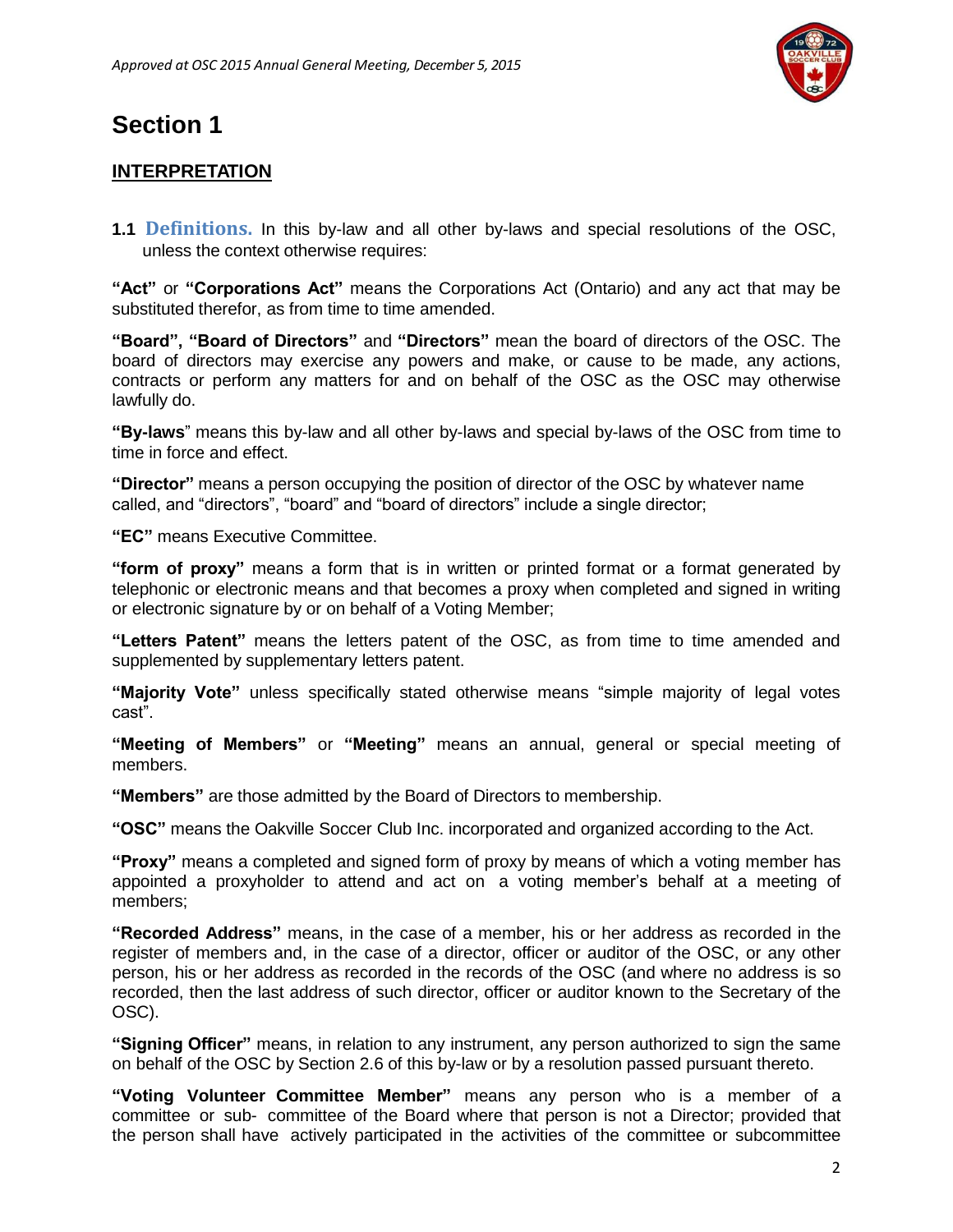

in the current year and shall have attended the majority of the meetings called for that committee or subcommittee during the 12 month period immediately preceding the date of any meeting of members at which the Committee Member intends to vote.

**"Voting Marshall"** means an individual appointed by the Board to manage and supervise the process of voting at any meeting of members, including the nomination and voting processes for the election of Directors as described in sections 3.9 and 3.10.

**"Voting Member"** means a Member eligible to vote at a Meeting of Members.

- <span id="page-2-0"></span>1.2. **Interpretation.** In this by-law and all other by-laws and resolutions of the OSC,
	- a. The singular includes the plural and vice-versa.
	- b. The masculine gender includes the feminine and the neuter.
	- c. Immediate family means any of: spouse or spousal equivalent, Father, Mother, Son, Daughter, Grandfather/mother, Grandson/daughter, Step Son/Daughter/Mother/Father, Grandson, Granddaughter.
	- d. All terms defined in the Corporations Act have the same meanings in these By-laws and all other By-laws and resolutions or enactments of the OSC as those terms have in the Act.
	- e. the word "person" shall include individuals, proprietorships, partnerships, Corporations, trusts, unincorporated organizations, governmental bodies and other legal entities and words importing the singular number or the masculine gender shall, unless the context otherwise requires, include the plural or the feminine or neuter genders, as the case may be, and vice versa.
	- f. All marginal headings, numbering of clauses, or Table of Contents shall exist for ease of reference only and shall not be interpreted as having any other purpose or meaning.
	- g. Rules of Order Generally accepted Parliamentary Procedure shall be used at all general meetings and the latest edition of "Robert's Rules of Order" shall be the reference on any question of order and conduct.
	- h. Bank/Bankers includes a financial institution such as banks, trust companies or any other financial institution as determined by the Board.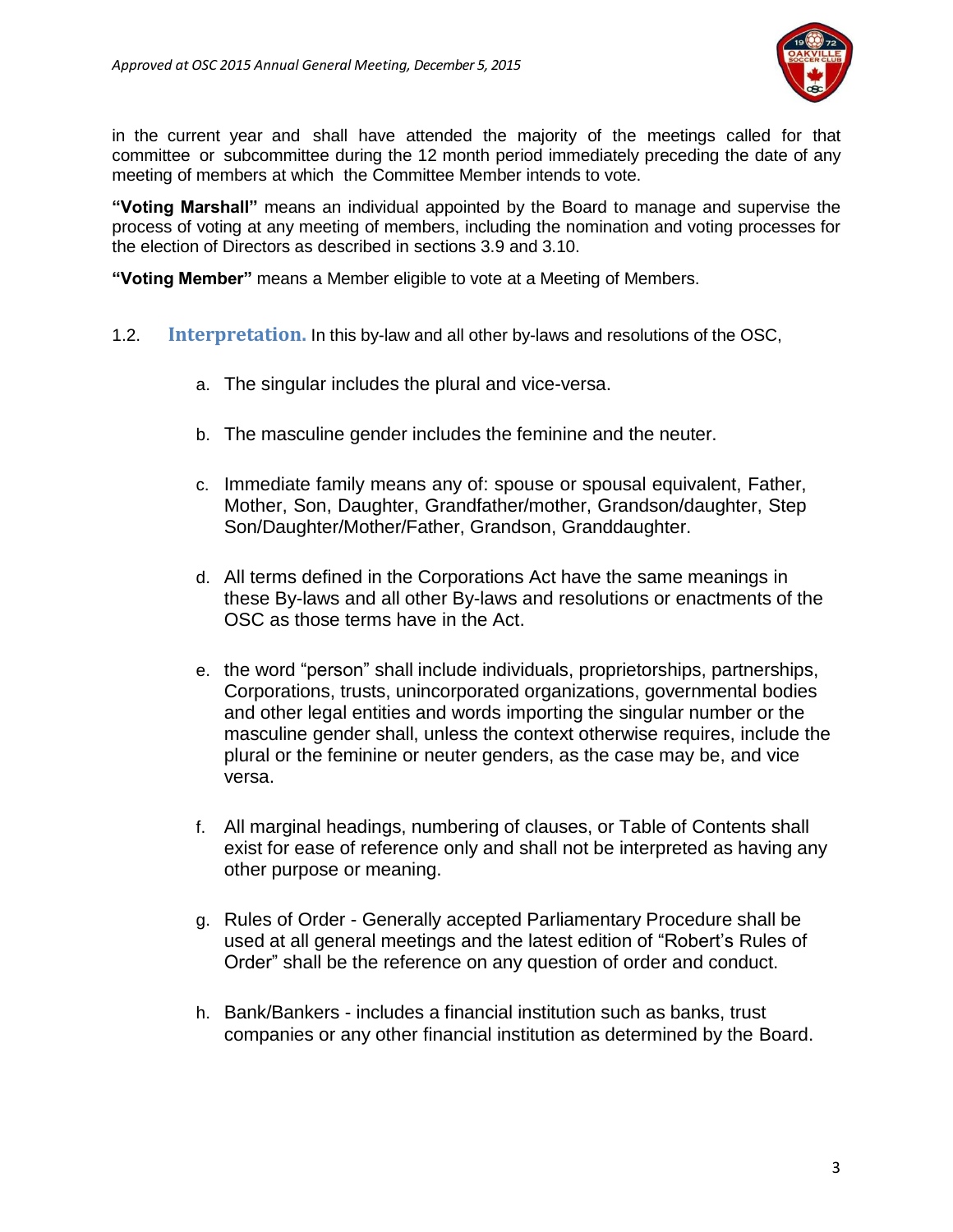

# <span id="page-3-0"></span>**Section 2**

# <span id="page-3-1"></span>**GENERAL**

# 2.1 Name

**Oakville Soccer Club Inc.** The Oakville Soccer Club Inc. may use and register any such business names, trade styles, logos, trademarks, symbols, mascots and any other identifying representations as the Board may determine from time to time;

# 2.2 Head Office

The head office of the OSC shall be in the Town of Oakville, in the province of Ontario, and at such place therein as the Directors may from time to time determine.

# 2.3 Seal

The seal, an impression of which is stamped in the margin hereof, shall be the corporate seal of the OSC. The seal shall remain in the OSC's head office and may be used in any manner as directed by the Board.

# 2.4 Affiliation

The Oakville Soccer OSC shall be a Member in good standing of the Ontario Soccer Association (OSA) and shall follow the published rules of the OSA. As such, the OSC is subject to the published rules in declining order of authority of the following bodies:

- The Fédération Internationale de Football Association (FIFA)
- The Canadian Soccer Association (CSA)
- The OSA
- The Peel Halton Soccer Association or any successor District Association

# 2.5 Dissolution Provision

<span id="page-3-2"></span>If the OSC is dissolved, any funds, assets and property remaining after paying all debts and liabilities shall be distributed and disposed of as determined by a special resolution of the Members. It should be noted that as an amateur sports organization, in the event of dissolution, no funds, assets or property are permitted to be distributed or paid to OSC members but must be distributed or paid to a like organization with the same goals and objectives as the OSC.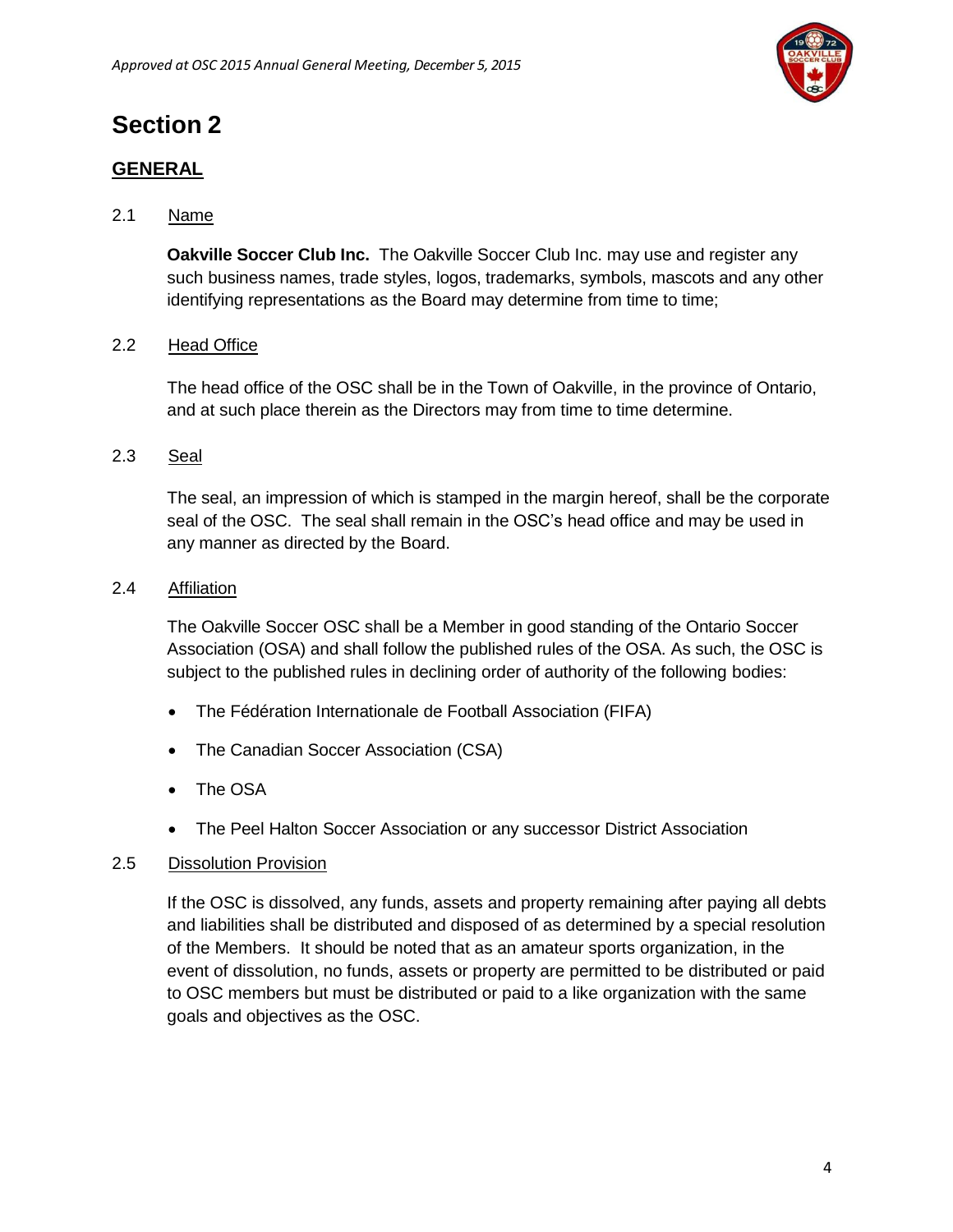

# **Section 3**

# <span id="page-4-0"></span>**BOARD OF DIRECTORS**

# 3.1 Board of Directors

The affairs of the OSC shall be under the direction and control of the Board. The Board shall be ten (10) elected voting members (including any vacancies). The Directors may exercise any powers and make, or cause to be made, any actions, contracts or perform any matters for and on behalf of the OSC as the OSC may otherwise lawfully do; provided that the Board may not do anything that may be contrary to: i) the Act, ii) this or any other OSC By-law, or iii) a restriction or requirement to be done (not inconsistent with the foregoing) required by resolution of the OSC's voting members.

### 3.2 Qualifications

3.2.1. A Director must be a member of the OSC, or become a member within ten (10) days of election or appointment.

3.2.2. A Director must be eighteen (18) or more years of age.

3.2.3. No undischarged bankrupt shall be a Director. If a Director becomes bankrupt, he/she shall automatically cease to be a Director.

3.2.4. A Director may not hold any paid employment with OSC including, without limitation, any staff or coaching position nor may a Director be an immediate family member (as defined in section 1) of any person holding any such paid employment with OSC; provided that any individual under the age of 19 who is a family member of a Director may be remunerated as a referee at the OSC if they do not receive special treatment or privileges in that capacity because of their relationship to the Director and further provided that they are governed generally, as referees, by the policies, procedures and practices of OSC created for general application to the development, education, assignment and discipline of all referees;

#### 3.3 Election and Appointment of Directors

3.3.1. Each Director shall be elected by majority of legal votes cast by the voting members at a members meeting called for that purpose to hold office until the third annual meeting after he/she shall have been elected or until his/her successor shall have been duly elected and qualified.

3.3.2. Election of the ten (10) Directors shall be by rotation so that each year, a number of Directors equal to the number of Directors retiring shall be elected for a term of 3 years. Should other vacancies exist on the Board at the time of the Annual General Meeting arising from departures prior to end-of-term, such vacancies shall be filled by election for the remaining duration of the vacated term(s).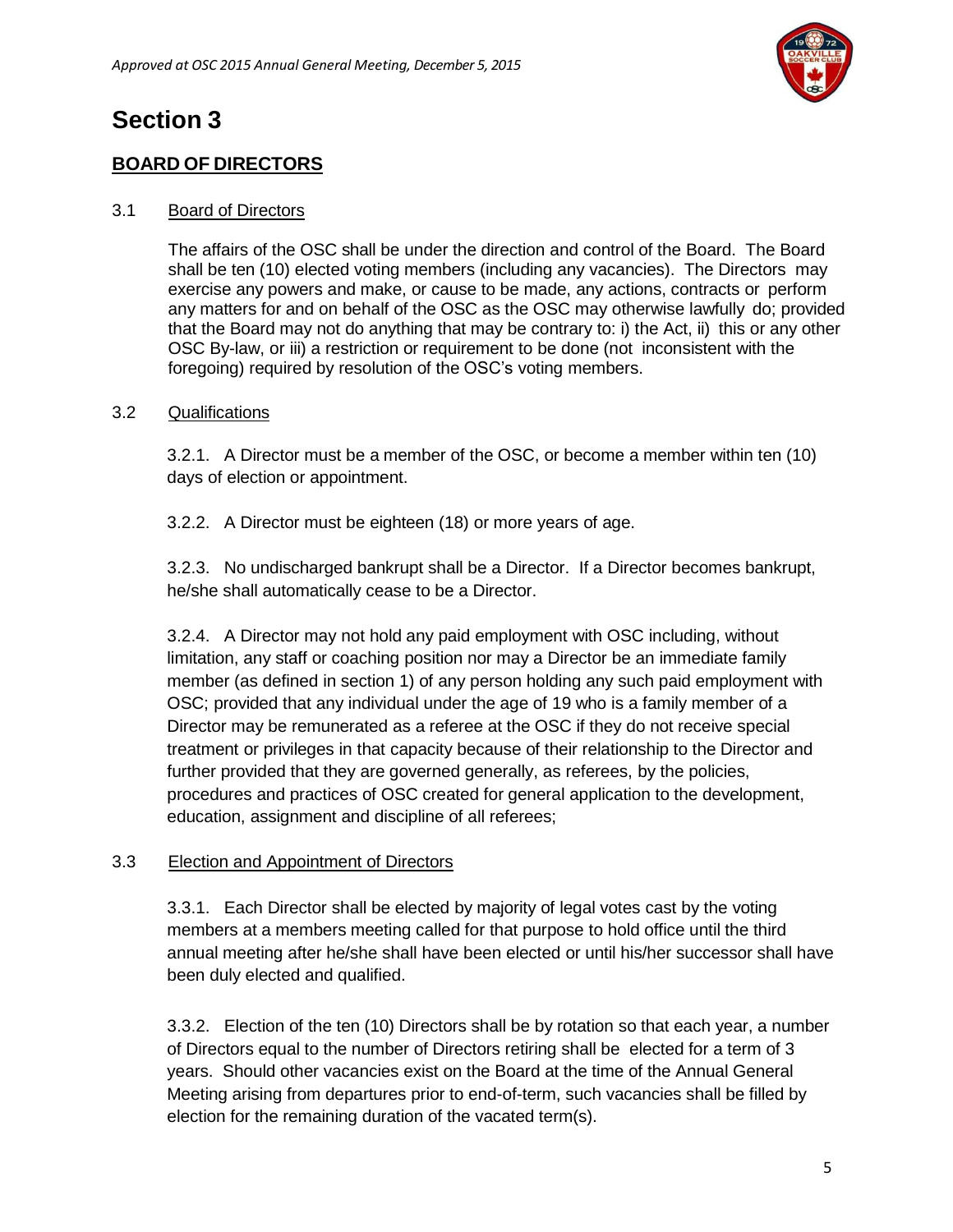

3.3.3. Upon completion of their term, Directors, if otherwise eligible, may be re-elected or re-appointed. No election, or appointment, of a Director is valid without his/her consent, given in person at the meeting at which election or appointment takes place, or given in writing within ten (10) calendar days of the election or appointment. There shall be a limit of two (2) consecutive terms which may be served. A director that has been elected or appointed for two (2) consecutive terms, shall not be eligible to be elected for a third consecutive term at the end of the completion of the second term but may be subsequently elected or appointed for a further non-consecutive term in which case the restrictions on additional consecutive terms would apply as above.

### 3.4 Vacation of Office as a Director

3.4.1. The office of a Director of the OSC shall be vacated at the end of the term of office or during the term of office if the Director:

- a) becomes mentally incompetent;
- b) dies;

c) ceases to have the qualifications set out in section 3.2 for holding the position of Director;

d) submits his/her resignation, in writing, to the OSC;

e) is removed by a two-thirds (2/3) majority of legal votes cast at a general or special meeting of members of which notice specifying the intention to consider such a resolution has been given. The voting members may then, by simple majority of votes, elect any person in his/her stead for the remainder of the term.

f) if he/she is absent from three (3) regular meetings of the Board in succession or any four (4) Regular meetings in any twelve (12) month period. The Board, in its unfettered discretion, may apply clause 3.5 to reappoint that Director to complete his or her original term of office if it sees fit to do so.

# 3.5 Filling of Vacancies (Notwithstanding item 3.4.1 e)

Vacancies on the Board, however caused, may, so long as a quorum of the Directors remains in office, be filled by the Directors from among the qualified members of the OSC, (other than to reappoint a Director removed according to Section 3.4.1 (e)) if they shall see fit to do so; only until the next Annual General or Special Meeting when the Board appointed Director will either be confirmed by majority of legal votes cast by the voting members to serve the remainder of their term, or be removed from their position as OSC Director. Otherwise such vacancy shall be filled at the next annual meeting of the members. If there is not a quorum of Directors, the remaining Directors shall forthwith call a meeting of the voting members to fill the vacancy. If there are no Directors, the meeting may be called by any voting member.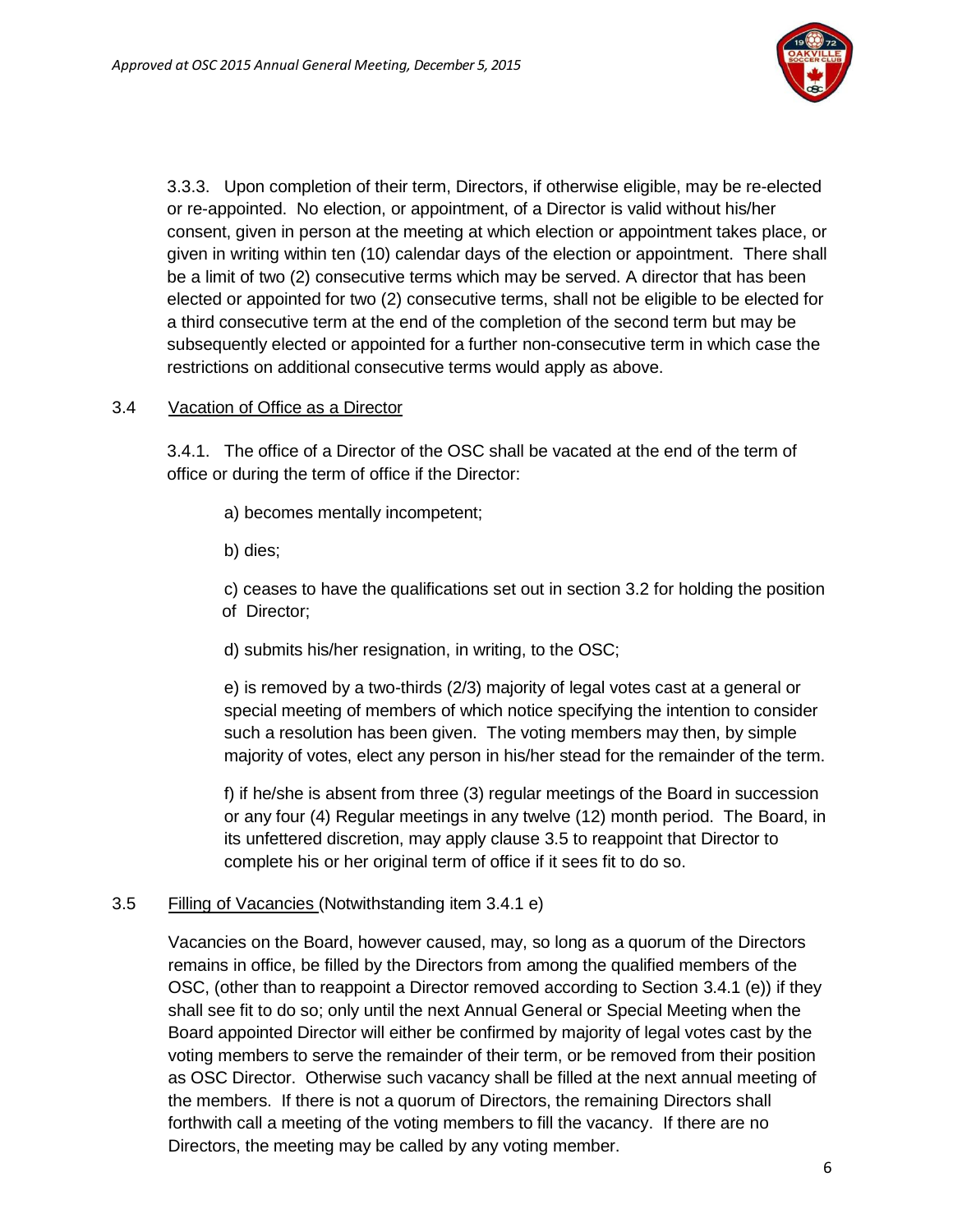

### 3.6 Remuneration of Directors

A Director shall receive no remuneration for acting as a Director, but any Director will be reimbursed for bona fide out of pocket expenses incurred while performing duties as a Director.

### 3.7 Indemnification of Directors, Officers or other servants

The OSC may purchase and maintain such insurance for the benefit of its Directors and officers as the Board may from time to time determine. No Director or Officer of the OSC shall be liable for the acts of any other Director or Officer. In addition, every Director or Officer of the OSC and his/her heirs, executors and administrators, estate and effects respectively, shall from time to time and at all times, be indemnified and saved harmless out of the funds of the OSC from and against:

3.7.1. All costs, charges and expenses whatsoever which such Director or Officer sustains or incurs in any or about any action, suit or proceeding which is brought, commenced or prosecuted against him/her, for, or in respect to any act, deed, matter or thing.

3.7.2. All other costs, charges and expenses which such Director or Officer sustains or incurs in, or about, or in relation to the affairs of the OSC, except such as are occasioned by the Director's, or Officer's, own willful neglect or default.

# 3.8 Disclosure of Conflict of Interest

Every Director of the OSC who has, directly or indirectly, any interest, financial or otherwise in any contract or transaction to which the OSC is or is to be a party shall declare his/her interest in such contract or transaction at the next meeting of the Board of Directors. He/she shall at that time disclose the nature and extent of such interest to the extent to which such information is within his/her knowledge or control. The Director shall abstain from voting on the issue in question, and may be required to absent himself/herself from the meeting at which such subject is considered. Such abstention shall not be considered in the determination of quorum for the specific issue in question on which the Director or Directors would have had to abstain. The OSC will ensure that each Director sign the acknowledgement form required in the OSC's Conflict of Interest and Standard of Conduct Policy. Staff and Committee members will also be required to sign the acknowledgement form for Conflict of Interest and Standard of Conduct Policy. The OSC will ensure that its Conflict of Interest and Standard of Conduct Policy and guidelines are compliant with OSA and CSA policies and guidelines.

# 3.9 Nomination of Directors

3.9.1. The Board shall, with the advice and assistance of its Governance Committee ("Governance Committee"), determine the Board vacancies (which may include any officer designation recommendations) for which nominations will be required in each year. The Executive Director shall so inform voting members of record not more than sixty (60) calendar days and not fewer than fifteen (15)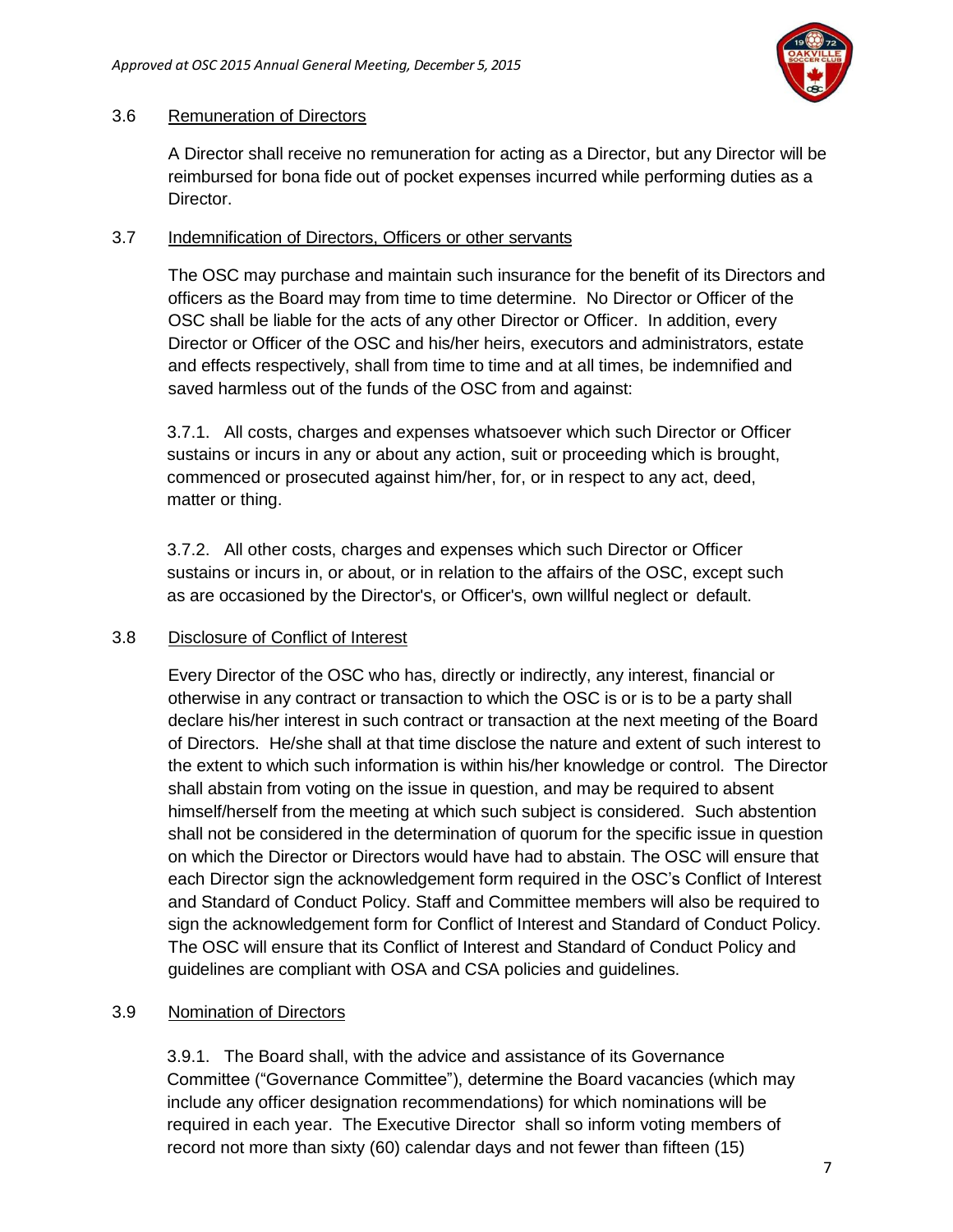

calendar days prior to the meeting of voting members in question. Such notice to the voting Members, will include an invitation to nominate candidates to stand for election to fill the declared vacancies. Such nominations shall be in such format and shall require such information (including a resume of qualifications, and the requirement and consent of the nominee to have a background and/or police check performed) as the Board shall determine from time to time.

3.9.2. The Governance Committee shall accept all nominations properly submitted and shall ensure that all nominees consent to said nomination. On the direction of the Board, the Executive Director shall issue notice of the known slate of nominees to the voting members at least fifteen (15) calendar days prior to the Annual General Meeting or in the case of a special meeting of voting members, with as much notice as possible under the particular circumstances.

3.10 Voting Marshall for Election Processes at Member Meetings

3.10.1. The Board shall, prior to each Annual General Meeting or other Meeting called for the purpose of electing Directors, appoint an impartial individual ("Voting Marshall") to manage the preparation for and completion of the voting procedures at the Meeting.

3.10.2. The Voting Marshall automatically and irrevocably waives, relinquishes and shall refuse any nomination, either for election or appointment to the Board at the Meeting in question.

3.10.3. The Voting Marshall shall conduct the election of Directors and shall ensure that all proper processes are followed, including, without limitation, that:

- Nominees have been identified and have agreed to stand for election to the Board at or prior to the meeting at which the election is to be held and such nominees have been nominated pursuant to the nominations identification process established by the Board from time to time;
- the election is conducted by secret ballot;
- a quorum is present at the meeting of members at which the election is to take place;
- the scrutineers are properly instructed as to their duties;
- additional ballots as necessary are properly conducted in a timely fashion (as in the case of ties, and/or to achieve election by majority);

3.10.4. In the event that the number of individuals nominated for election to the Board of Directors (pursuant to the nominations identification process established by the Board of Directors) is fewer than two times the number of vacancies on the Board to be filled at that meeting then Nominations may be opened from the floor of the meeting upon authorization by motion made by any voting member and duly seconded, passed with 2/3 majority vote. Such motion is not debatable and the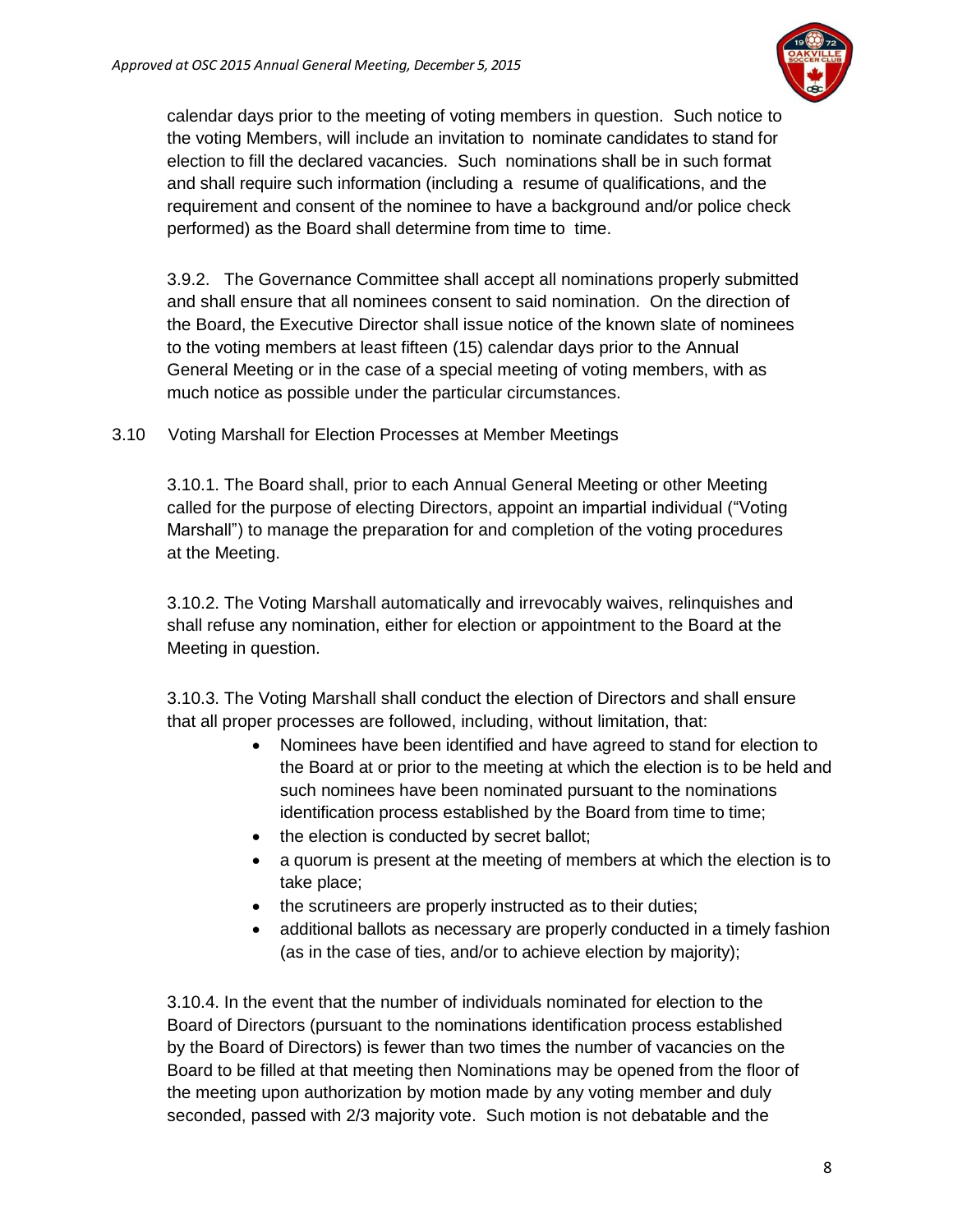

Voting Marshall shall include any such nominations in the election process;

3.10.5. All candidates may speak, or be spoken for, in such manner and for such times as shall have been determined by Board resolution or as the Voting Marshall deems reasonable in the absence of such a Board resolution.

### 3.11 Specific Powers of Directors

3.11.1. The Board, as it sees fit, may institute, prescribe and enforce such policies, procedures and regulations, not inconsistent with this, or any other By- law of the OSC or the Act.

3.11.2. The Board shall be empowered to hire, appoint, or otherwise engage employees, contractors, or agents of the OSC and shall fix their duties and remuneration, and may delegate any or all of the things necessary to effect these powers to such persons, committees, agents or to any combination of these as it sees fit.

3.11.3. The Board has the power to determine and effect the dismissal of any employee, contractor or agent, and may remove any head of committee, committee member or any assistants with or without cause and may delegate any or all of the things necessary to effect these powers to such persons, committees, agents or to any combination of these as it sees fit.

3.11.4. The Directors shall ensure that all necessary books and records of the OSC required by the By-laws of the OSC or by the Act or any applicable statute are regularly and properly kept.

3.11.5. The Directors may, at any meeting of the Board, enact, repeal, alter, amend or suspend any By-law, or any section or clause thereof and enactment, repeal, alteration, amendment or suspension shall remain in effect, according to its terms, only until the next Annual General or Special meeting and, if not then confirmed, shall cease to be in force.

# <span id="page-8-0"></span>**Section 4**

# <span id="page-8-1"></span>**MEETINGS OF THE BOARD OF DIRECTORS**

# 4.1. General

Prior to December 31, each year, the Board of Directors shall set dates and times for Regular Board meetings for the next Calendar year.

Meetings of the Board shall be held at the head office of the OSC, or at such other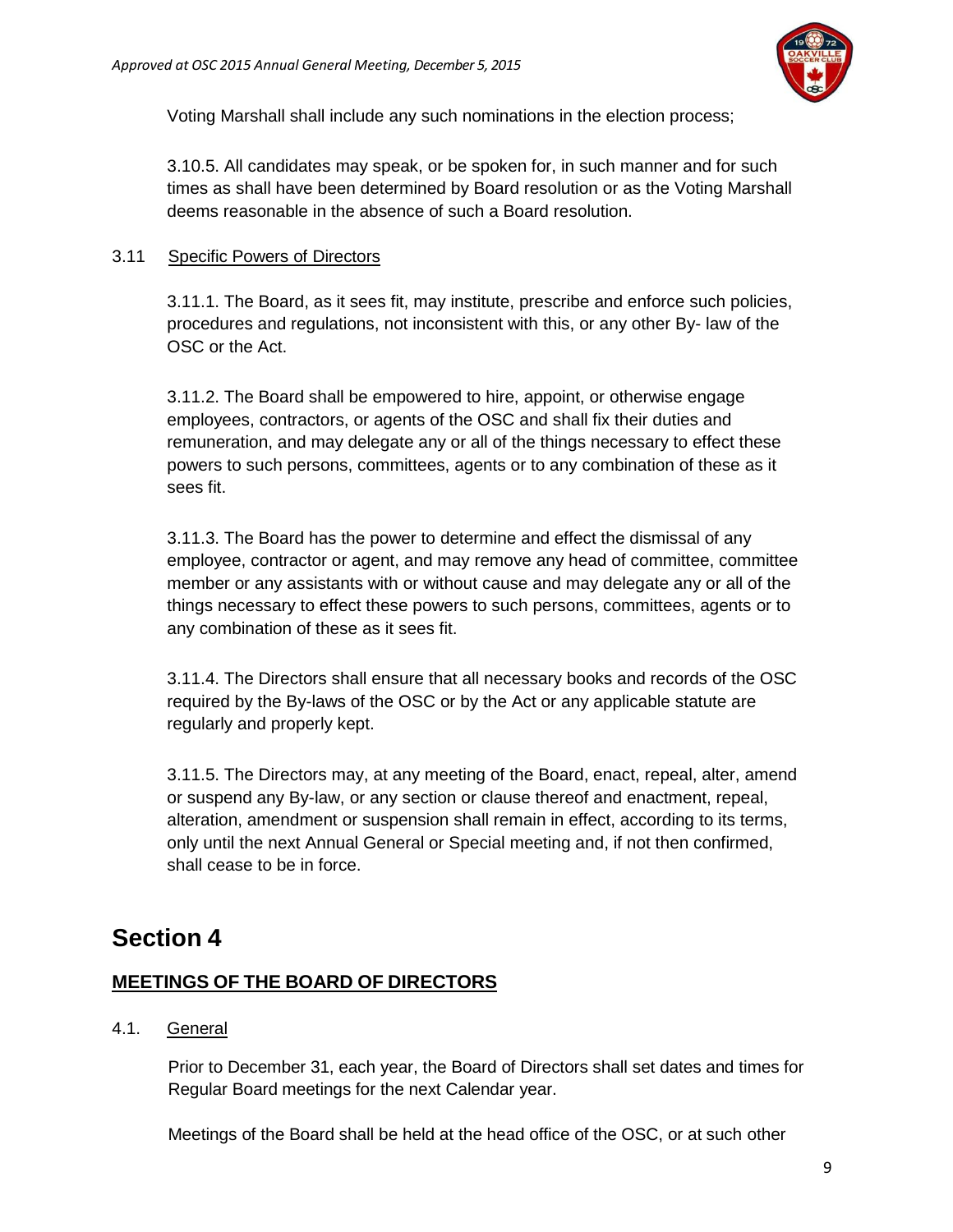

place as the Directors may determine from time to time.

The Directors may consider or transact any business, special or general, at any meeting of the Board. Special meetings may be held at the Board's discretion, at the OSC offices, at any other location or via telephone conferencing or by any other electronic means where the Chair of the meeting is able to reasonably satisfy himself or herself that the business of the meeting is being adequately communicated through such electronic means to the meeting participants.

#### 4.2. Calls and Notices

a) Meetings of Directors may be called by the President, any Vice President, or by the Secretary (on direction of the President or any Vice President) or by the Secretary upon the request, in writing, of any two (2) Directors.

b) Notice of such meetings shall be delivered by any of the following: in person, by phone, fax, email, in writing or, via other electronic means of communication at least three (3) calendar days before the meeting is to take place (excluding the day of the meeting).

The declaration of the President or Secretary that notice had been given pursuant to the By-law shall be sufficient and conclusive evidence of the giving of such notice. The Directors may fix any day, days, hour, or time for regular meetings in any month or months and for such regular meetings no notice is required. No formal notice of meeting shall be required if all Directors are present or if those absent have not objected in writing before the meeting or within two days after the meeting to the meeting being held in their absence. A Director's meeting may also be held without notice, immediately following the OSC's Annual General Meeting.

#### 4.3. Adjournment

Unless specifically provided for otherwise in these By-laws, the Directors may, upon resolution, adjourn any meeting of the Directors, subject to any conditions the Directors impose, from time to time and from place to place.

#### 4.4. Errors in Notice

No inadvertent error or omission in giving notice for a meeting of Directors shall invalidate such meetings or invalidate or make void any proceedings at such meetings and any Director may at any time waive notice of any such meeting and may ratify and approve of any or all proceedings taken or had thereat.

#### 4.5. Voting

Unless otherwise stipulated in these By-laws or the Act, questions arising at any meeting of the Directors shall be decided by a majority of legal votes cast. In case of an equality

of votes in any matter, the Chairperson will be entitled to cast a second and deciding vote. Failing that, the motion is lost. All votes at any such meeting shall be taken by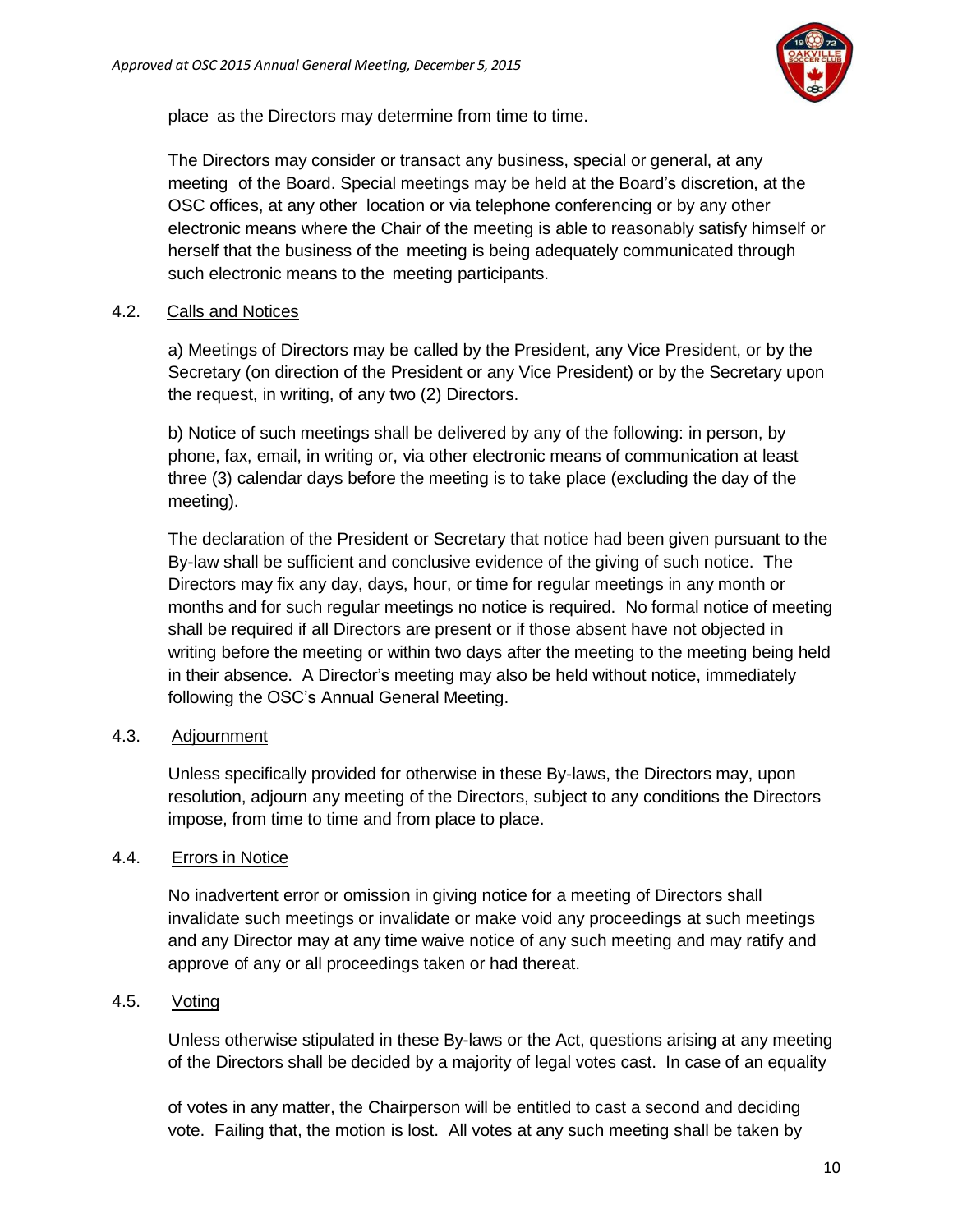

ballot if so demanded by any Director present, but if no demand be made the vote shall be taken by show of hands. A declaration by the Chairperson that a resolution has been carried and an entry to that effect in the minutes shall be admissible in evidence as prima facie proof of the fact without proof of the number or proportion of the votes recorded in favour of or against any resolution.

### 4.6. Quorum

A majority of the Directors shall form a quorum for the transaction of business. No business may be done unless there is a quorum present. In the case of telephonic participation at a meeting by any Director(s), those Director(s) shall be included in the quorum determination.

#### 4.7. Number of Meetings

Exclusive of the meeting of the Board immediately after an Annual General Meeting (if any) there shall be a minimum of four (4) Regular meetings of the Board annually.

### 4.8. Agenda of Meeting and Attendees

4.8.1. Agenda - the agenda for any meeting of the Board shall be set by the meeting chairperson and is subject to approval with or without amendment or addition by consensus, or the majority of a quorum of Directors.

- 4.8.2. Attendee normal attendees are:
	- 1. Members of the Board
	- 2. Past-President (advisory, ex-officio, non-voting) (if any)
	- 3. Staff (on general or specific approval of the chairperson and/or the Board)

4. Other invitees, presenters, delegation(s) or persons on specific or general invitations. Three (3) calendar days notice will be required.

<span id="page-10-1"></span>5. Meetings of the Board are privileged and any attendees other than voting members of the Board attend with permission of the Chairperson and/or Board and such permission may be withdrawn.

# <span id="page-10-0"></span>**Section 5**

# **OFFICERS OF THE OSC**

#### 5.1 Officers

There shall be a President, a Secretary, a first Vice-President and there may be one or more other Vice Presidents, a Treasurer, and any other officers and agents with such titles, portfolios, terms of engagement, duties and any other stipulations of office as the Board may prescribe in its sole discretion from time to time. The Board may appoint or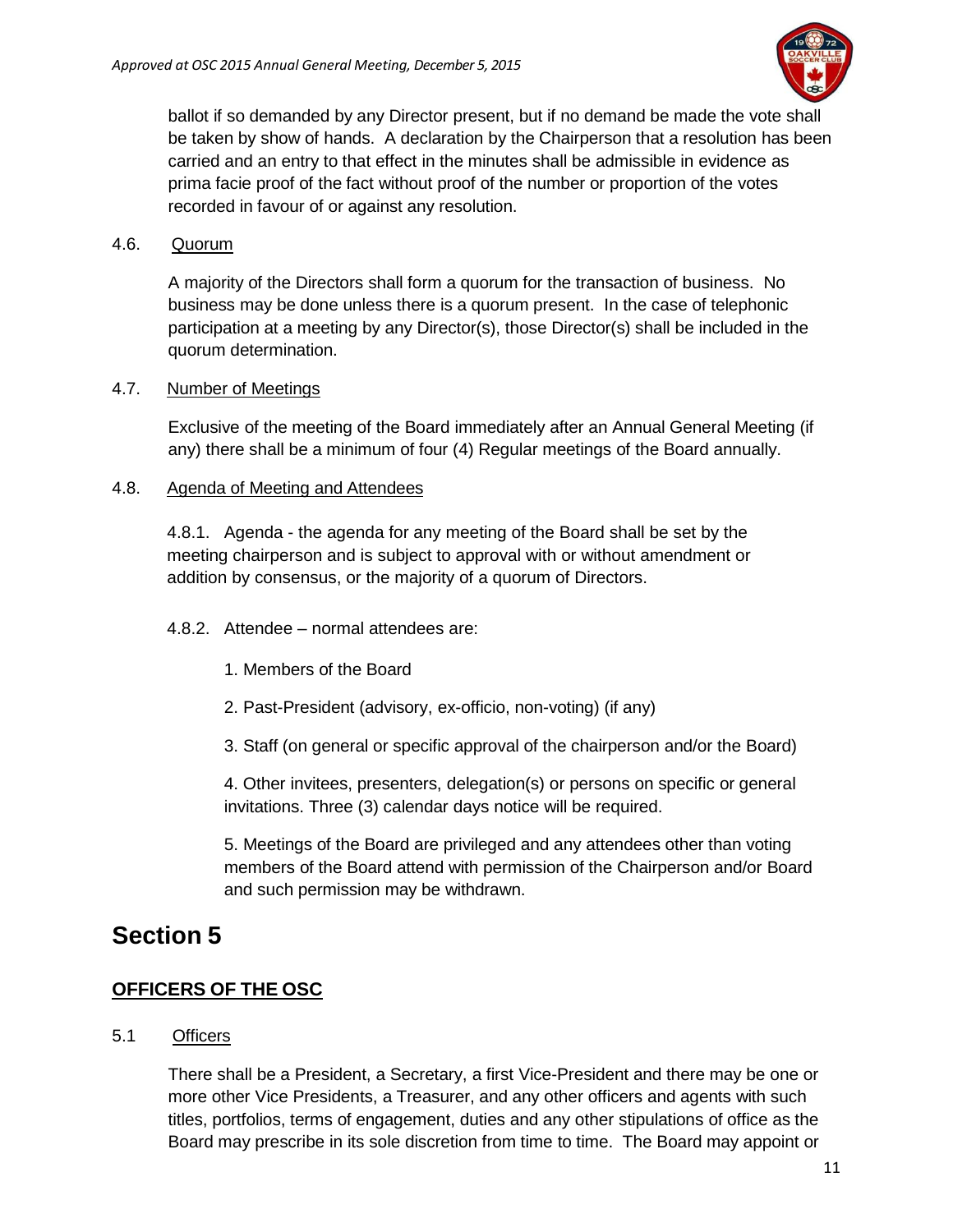

elect any officers or agent or remove same from office, and has the authority to determine all aspects of the roles of officers.

The aforementioned Board powers are complementary to and supplement any provisions regarding election of Directors with specific officer or portfolio assignment.

### 5.2 Limitations

No person may hold more than one position as an officer except:

a) Whenever the titles of Secretary and Registrar are combined in one office as Secretary-Registrar, by resolution of the Board;

b) Whenever the Board elect from amongst the Directors, a Chairperson of the Board and define his/her duties which may or may not include the duties of the President or other officer of the OSC. In such case the resolution shall fix and prescribe the duties of the President (or other officer designation) so as to clearly differentiate the office from the office of Chairperson of the Board; and

c) No officer except the President and the Chairperson of the Board (if any) need be a Director of the OSC, but all officers must be members of the OSC; and

d) The President and Chairperson of the Board (if any) must have been a Director of the OSC for at last one (1) full year.

e) All officers are in the service of the Board. As such they are bound by Board wishes and by limits of authority as set by the Board, and may not act as an individual or in place of the Board except as the Board may have specifically delegated.

# 5.3 Remuneration of Officers

No officer, who is a Director, shall receive remuneration for acting as an officer except that bona fide out of pocket expenses for acting as an officer of the OSC shall be reimbursed. The remuneration, if any, for officers who are not Directors shall be as the Board determines by resolution at its sole discretion.

# 5.4 Duties of Officers

# *5.5 President*

The President shall, when present, act as chairperson of any meetings of the Board, EC, special or general meetings of members and of the Annual General Meeting. He/she shall ensure the integrity of Board processes including meeting effectiveness, the Board's adherence to its own rules and that directions, orders and resolutions of the Board are carried out.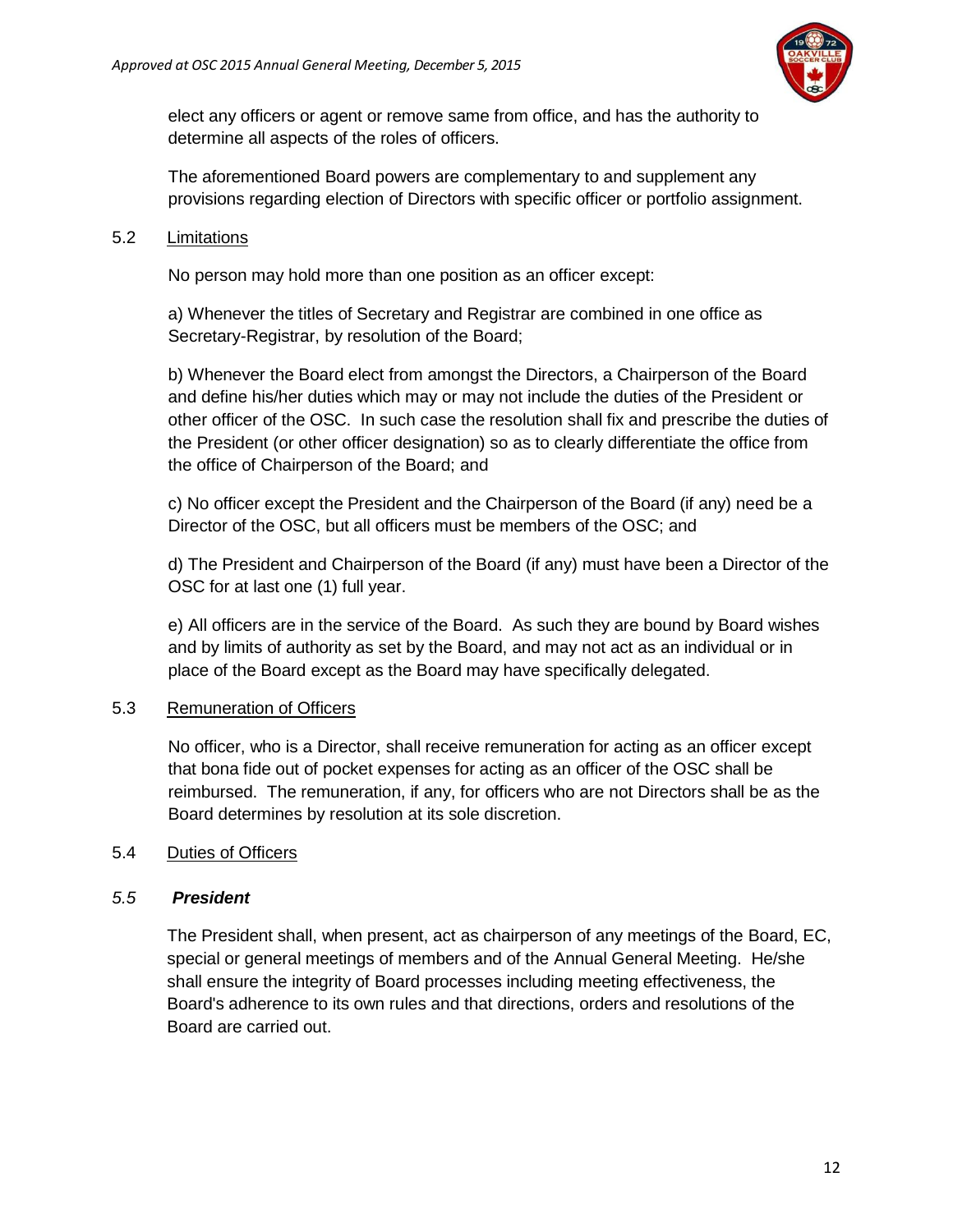

He/she shall sign all contracts, instruments and documents as would normally require his/her signature and shall exercise such power and perform such other duties as may be assigned from time to time by the Board.

He/she shall act as spokesperson for the OSC as may be required from time to time and perform such incidental duties as might normally be required or allowed by the Board to fall within the portfolio of the office of the President.

#### 5.6 *First Vice President*

He/she shall, in the event that the President (as chairperson of specified meetings) is unable or unwilling to fulfill his/her duties for any reason, assume the responsibilities and powers and perform the duties of the office of President for such time as the Board sees fit. Should the First Vice-President be unable or unwilling to perform this duty, the presidential succession shall be granted to any other Director chosen by resolution of the Board. The First Vice-President shall have other powers, authority, duties and responsibility as determined by the Board from time to time. The First Vice-President will also monitor the consistent application of Board process.

### 5.7 *Treasurer*

The Treasurer shall perform duties in connection with the finances of OSC as may be required by the Board but such duties will neither lessen nor add to the accountability of any staff for the application and adherence to Board policies and directions as to fiscal management, budgeting, policy, monitoring and controls.

He/she shall perform any other duties and assume such responsibility as the Board shall determine from time to time.

# *5.8 Secretary*

The Secretary shall act as clerk of the Board and shall record or cause to be recorded all facts and minutes of the proceedings at meetings of the Board, EC, and members.

He/she shall be the custodian of the OSC Corporate seal and of all the OSC's books and records. His/her signature shall attest formally to the legitimacy of Board documents on behalf of the Board.

He/she shall assume the responsibility for noting and reporting Board acts or inconsistencies and for monitoring the adherence to Board process, practices, and policies as mandated by the Board, and the application of Parliamentary procedure.

# 5.9 **Executive Director**

The Executive Director shall be the senior paid employee of the OSC and all employees and volunteers of the OSC will report to the Executive Director either directly or indirectly with the exception of the Board of Directors. The Executive Director will be responsible for the day-to-day operations of the OSC and will report to the Board of Directors on a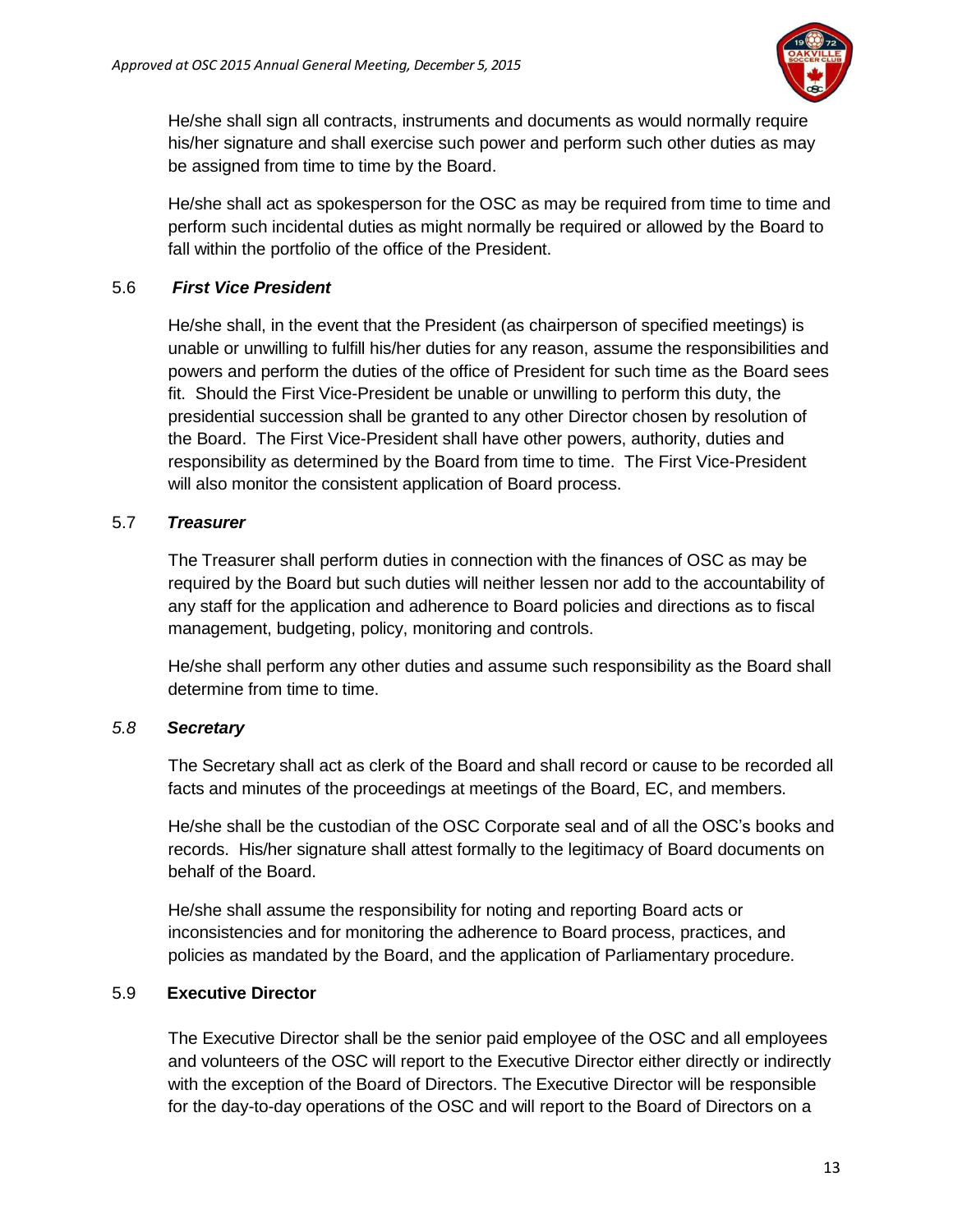

regular basis and from time to time as the Board of Directors may determine. The remuneration and the specifics of the job description of the Executive Director shall be set by the Board of Directors from time to time..

### 5.10 **Chief Administrative Officer**

See Executive Director. The title Chief Administrative Officer may be used in the alternative to the title Executive Director to describe the senior paid employee of the OSC in the discretion of the Board of Directors.

### 5.11 **Past President**

The Board may appoint any previous President (including the immediate Past President) to this portfolio which shall be a non-voting, advisory, ex-officio position and such appointee shall have the qualified right to attendance at any Board and voting member's meeting.

Appointment to this position is for as long as the Board sees fit, or until the appointee steps down (normal meeting attendance requirements and OSC individual membership fees, as may be applicable, are waived for the incumbent).

### 5.12 *Other Officers*

<span id="page-13-1"></span>Any other officers as they may exist from time to time shall assume such portfolios, responsibilities, duties and powers as determined by the Board, by resolution.

# <span id="page-13-0"></span>**Section 6**

# **MEMBERSHIP**

#### 6.1 General

Members of the OSC shall be such legal entities and individuals as defined herein and as are admitted to membership by resolution of the Board from time to time. Terms and conditions for membership are generally set out in this section but nothing prohibits the Board from imposing, waiving or varying any conditions, rights, privileges, duties or responsibilities of membership or from imposing any sanctions or probationary membership conditions. Membership terms and conditions may be set out in these Bylaws or by Board policy.

#### 6.2 Classes of Members

There shall be four (4) classes of members:

1. Voting Members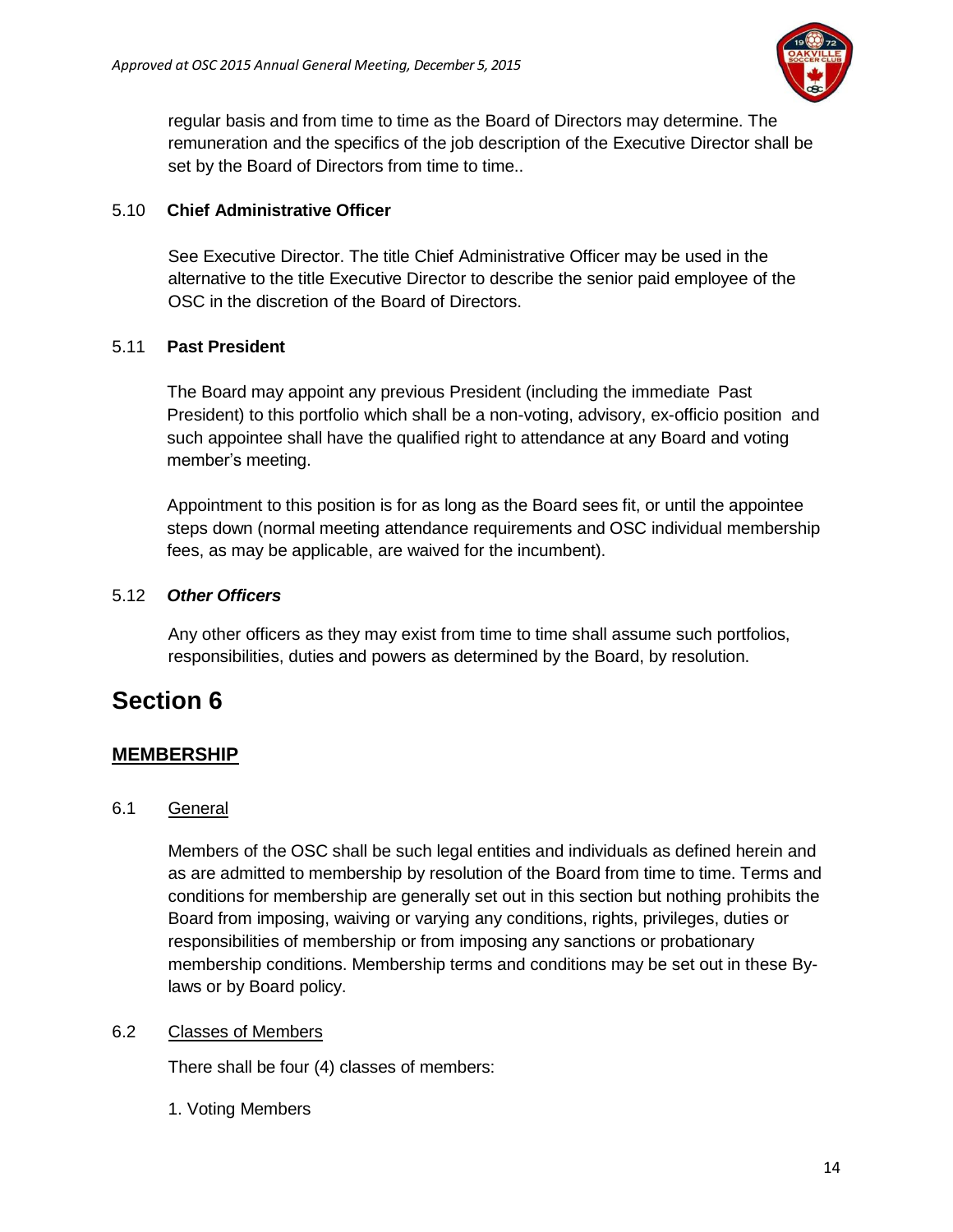

- 2. Registered Individual Members
- 3. Associate Members
- 4. Honorary Members

6.2.1. Voting Members (All must be over 18 years of age) shall have one (1) Vote each per ballot, shall only serve the Club in the capacity of a volunteer, meaning receiving no remuneration from the Club and shall include:

- a) Members of the Board of Directors of the OSC;
- b) The following volunteer officials of the OSC, which means those with minimal active service during the majority of a season, which is defined as "outdoor", "fall indoor" or "winter indoor"
- House league convenors
- Volunteer representative team and house league team coaches, team officials, managers and assistants (to a maximum of four (4) coaches, team officials, team managers or team assistants per team)
- c) Voting Volunteer Board Committee Members
- d) Any other person as admitted to voting membership by resolution of the Board.
- e) Life Members members who have been appointed by the Board for life in recognition of extraordinary contribution to the OSC. Such appointments may be made at any time and at the sole discretion of the Board. Life members are exempt from any registration fees or dues.

#### 6.2.2. Registered Individual Members

Shall be those individuals including those under 18 years of age who are registered as players with OSC on forms or by methods prescribed by OSC.

This class of member shall have no voting rights at any meeting of voting members.

#### 6.2.3. Associate Members

Any individual, group or organization interested in the promotion of OSC and its objects may be appointed by the Board as an Associate Member. Associate Members shall have no vote at any meeting of voting members, but shall pay such fees or dues as determined by the Board.

#### 6.2.4. Honorary Members

Honorary members are appointed by the Board for such reasons and such periods of time as the Board sees fit, and shall have such privileges and benefits of membership as the Board determines from time to time. Honorary members shall be deemed registered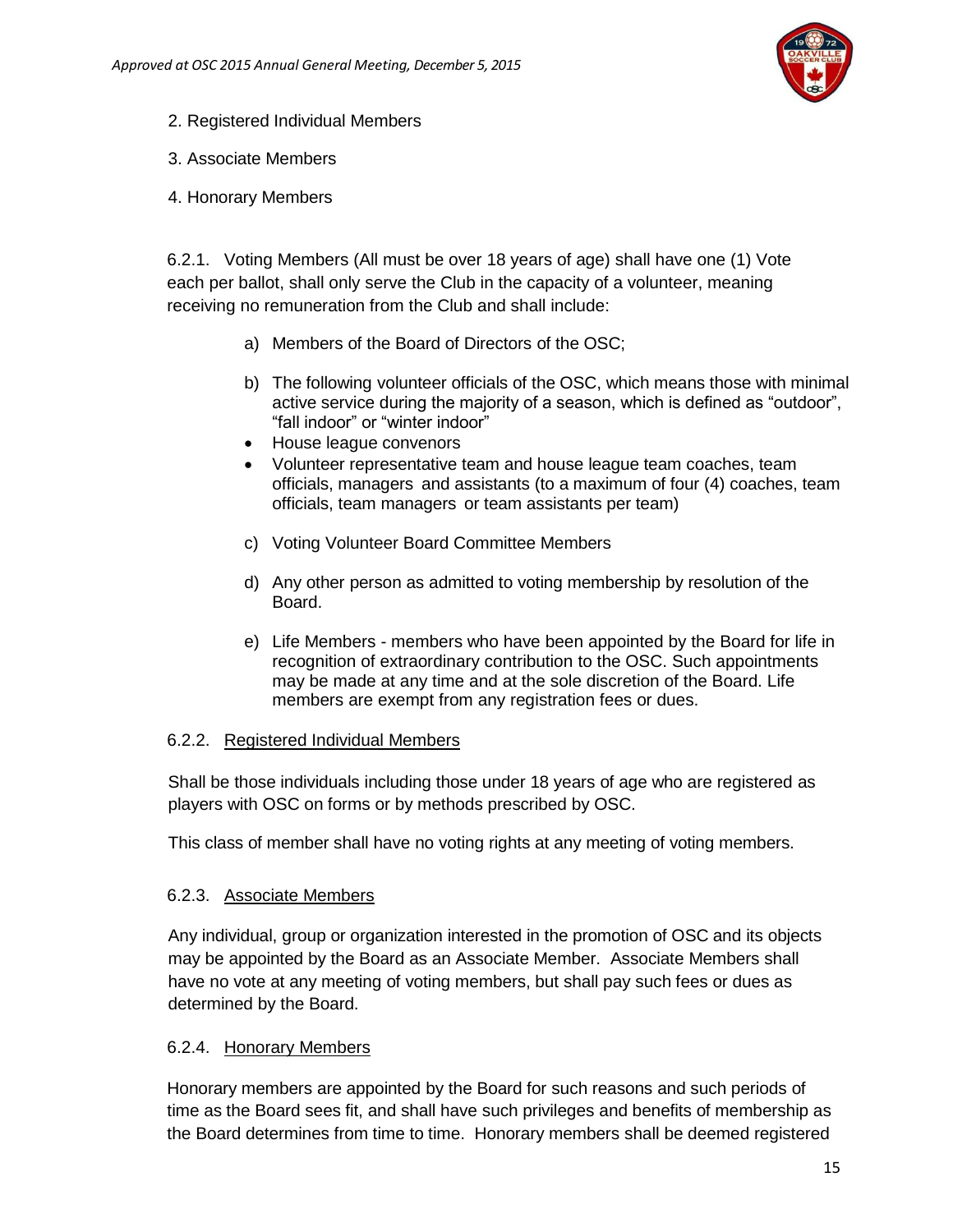

without payment of fees and shall have no vote at any meeting of voting members.

#### 6.3 Term of Membership

The Term of membership for all non-voting members shall be for the period of time that is twelve (12) months or less (depending on the dates of application and acceptance) from acceptance into membership and ending automatically at December 31st of the given year.

The term of membership for each Voting Member shall continue until the  $30<sup>th</sup>$  day of April of the calendar year following the date on which the member last held one of the following voting eligible roles at the OSC:

- House league convenor
- Volunteer representative team or house league team coach, team official, team manager or team assistant (to a maximum of four (4) coaches, team officials, team managers or team assistants per team)
- Voting Volunteer Committee Member
- Director

Memberships are not transferable and there shall be no refund or pro-rating of membership fees or dues.

#### 6.4 Resignation, Suspension/Termination of Membership

#### a) *Resignation*

Any member may resign in writing to the OSC at any time and such resignation shall be effective upon acceptance by the Board. Any member shall remain liable for any assessment or other indebtedness to the OSC which may exist up to acceptance of resignation by the Board even if such liability becomes known only after the date of acceptance of the resignation.

# b) *Suspension/Termination*

The Board may, by resolution, carried by two thirds (2/3) majority of legal votes cast, resolve to suspend or terminate any membership (except those of elected Directors), and shall give notice of suspension or termination in writing. Suspension or termination of membership may be imposed upon a member:

i) for failing to govern conduct in accordance with the OSC membership requirements, By-laws of the OSC or any policies or regulations as may exist from time to time;

ii) for failing to pay any fee, due, or assessment, or any other monetary obligation to OSC;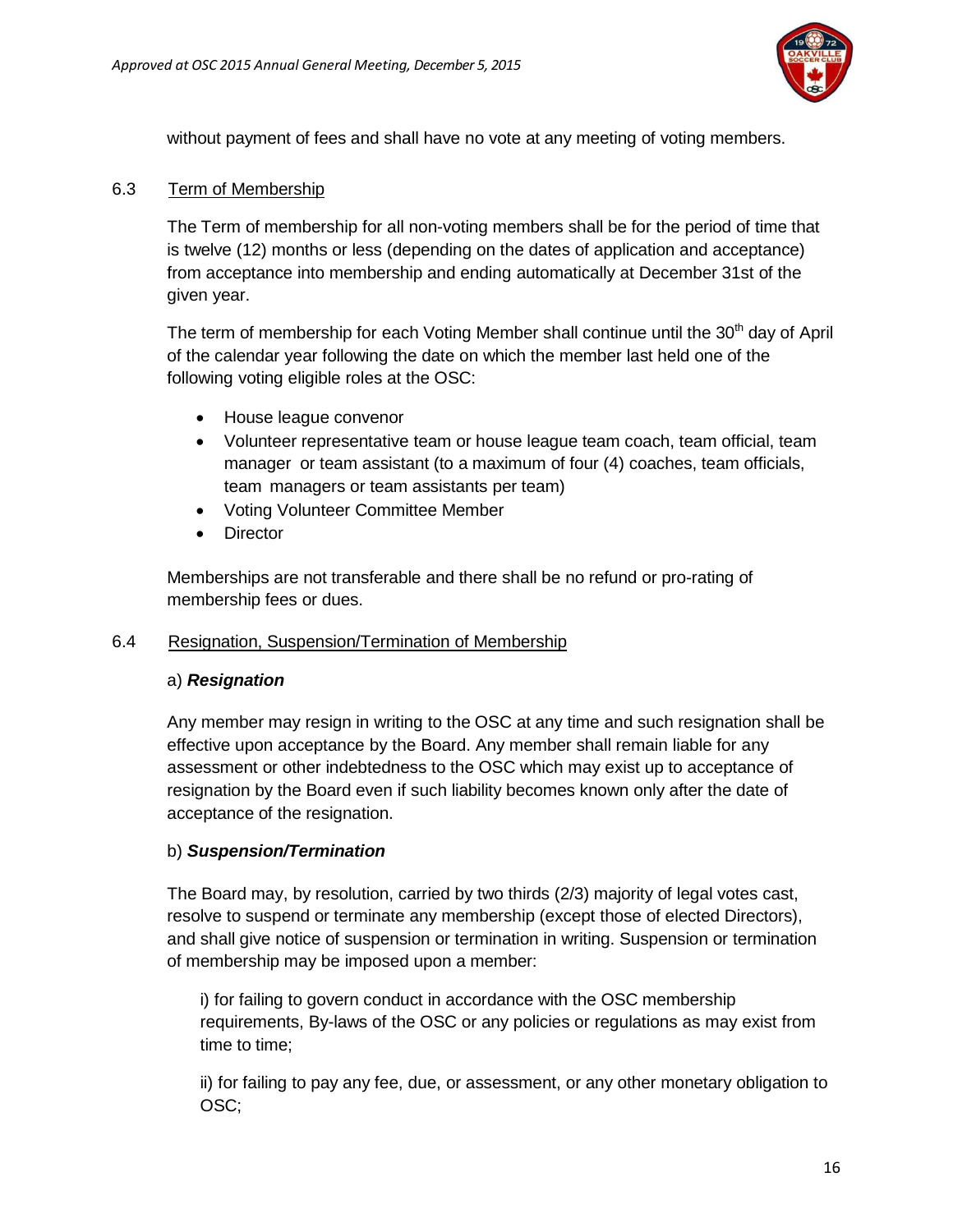

- iii) in accordance with section 6.8 (Discipline); or
- iv) for any other reason as determined by resolution of the Board.

#### c) *Suspension of Membership*

Suspension of membership shall be a temporary condition that could be extended to the end of the current membership year. Privileges of membership may be suspended for whatever period the Board may prescribe but the suspended member may be reinstated at any time during the same membership year with such probationary requirements as the Board may consider appropriate.

### d) *Termination of Membership*

Termination of membership shall mean the cessation of all membership privileges for the balance of the current membership year, without possibility of reinstatement in the same year. Any application for membership in future years may contain probationary conditions or other requirements the Board may consider appropriate.

#### 6.5 Application for Membership

All persons shall apply for membership in writing on forms or by methods designated by the Board, and by policy or regulations as may be approved by the Board from time to time, and the forms may contain requirements, restrictions, stipulations, undertakings or any conditions as the Board may require. All membership applications are subject to Board approval and the Board may refuse to accept any application. Such refusal shall not be required to show cause, although adherence to OSC regulations and policies is required and compliance with principles of natural justice is presumed.

#### 6.6 Probationary Membership

Terms of probation will be, minimally, meeting the standard requirements of membership as applicable, but may, at the discretion of the Board, contain other conditions as may be prescribed and such must be agreed to in writing by the probationary member as a condition of membership. Such terms may include the posting of a monetary bond (minimum \$1,000) in such form and amount as prescribed by the Board. Nothing prohibits the Board from imposing or waiving probationary conditions.

#### 6.7 Fees, Dues and Assessments

a) Fees, dues and assessments of any type shall be determined by majority vote of the Board from time to time.

b) The requirements for payment of fees, dues or assessment shall be determined by the Board from time to time.

#### 6.8 Discipline of a Member

A Member may be fined, censured, suspended or expelled from Membership for cause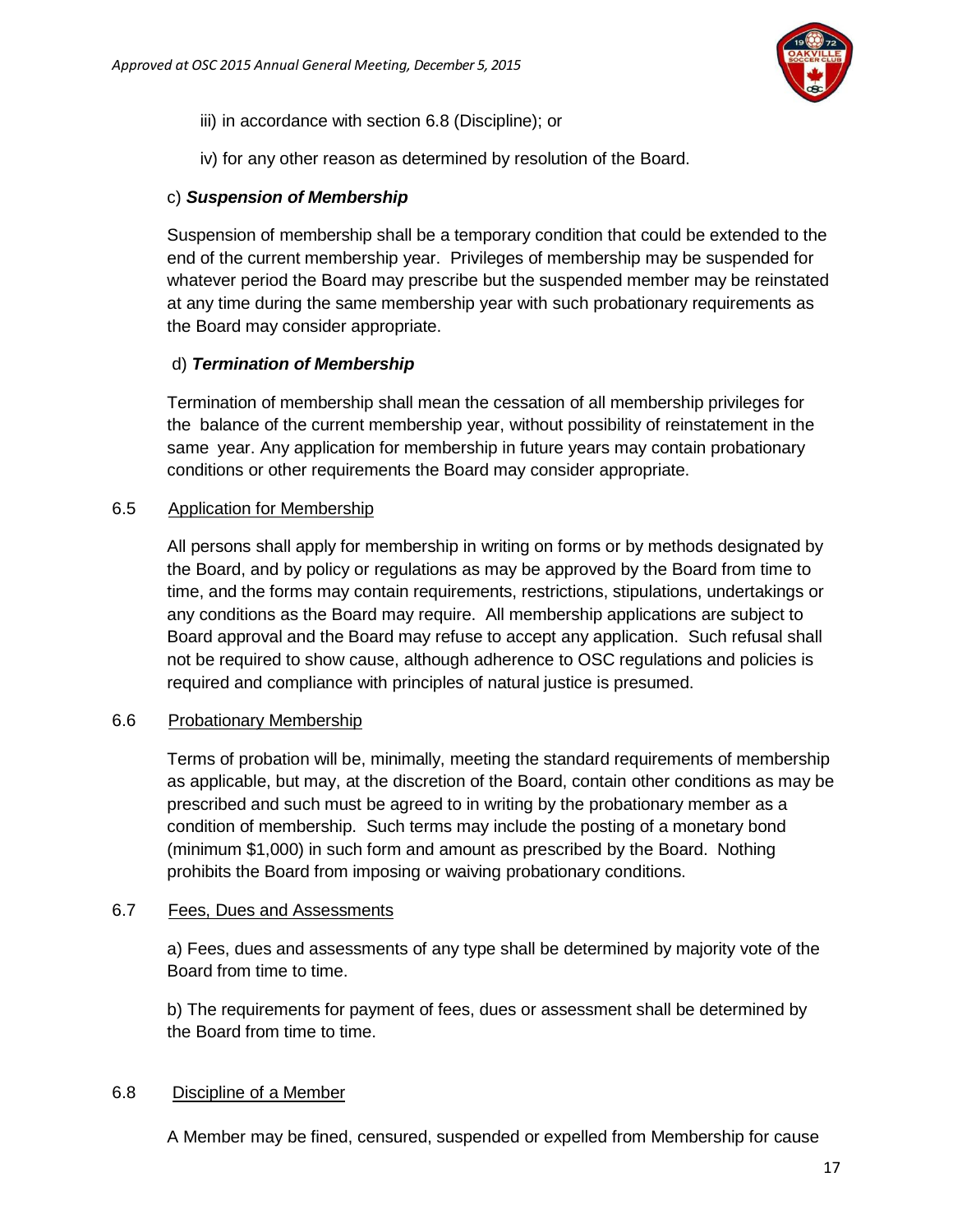

and only after charges have been laid in accordance with the OSC's published rules and hearing(s) held in accordance with the OSA's published rules and guidelines. A Member whose Membership has been suspended loses all rights of Membership until the suspension has been completed.

### 6.9 Dispute Resolution

6.9.1. The OSC shall adhere to the Dispute Resolution process as published and approved by the OSA and shall make available to any Member the Dispute Resolution process when requested.

6.9.2. Any Member of the OSC may initiate the Dispute Resolution process by communicating in writing to the OSA, with a copy to the OSC, the nature and facts of the dispute. The OSA, at its discretion, may proceed with the Dispute Resolution process by assigning one or more neutral persons to the dispute.

6.9.3. The Dispute resolution process shall not be used for game discipline which follows the normal discipline and appeals process.

### 6.10 Harassment

6.10.1. The OSC shall adhere to the Harassment Policy as published and approved by the OSA. The Harassment Policy shall apply to all employees, directors, officers, volunteers, coaches, game officials, administrators, players, Members and registrants of the OSC.

6.10.2. Harassment is defined as any comment, conduct, or gesture directed toward an individual or group of individuals which is insulting, intimidating, humiliating, malicious, degrading or offensive; harassment includes, but is not limited to, sexual harassment.

# 6.11 Appeals

6.11.1. Any Member or registrant of the OSC directly affected by a decision of the OSC may appeal such decision. The denial or termination of Membership in the OSC may be appealed by a non-Member.

6.11.2. A decision of the OSC may be appealed to the District. The appeal shall be conducted in accordance with The OSA's published rules.

6.11.3. Notwithstanding section 6.11.2, an individual shall not appeal a decision made by the Board of Directors regarding the appointment, non-appointment, reappointment or revocation of an appointment of an individual to any coach or administrator position within the OSC's operations, except where the selection,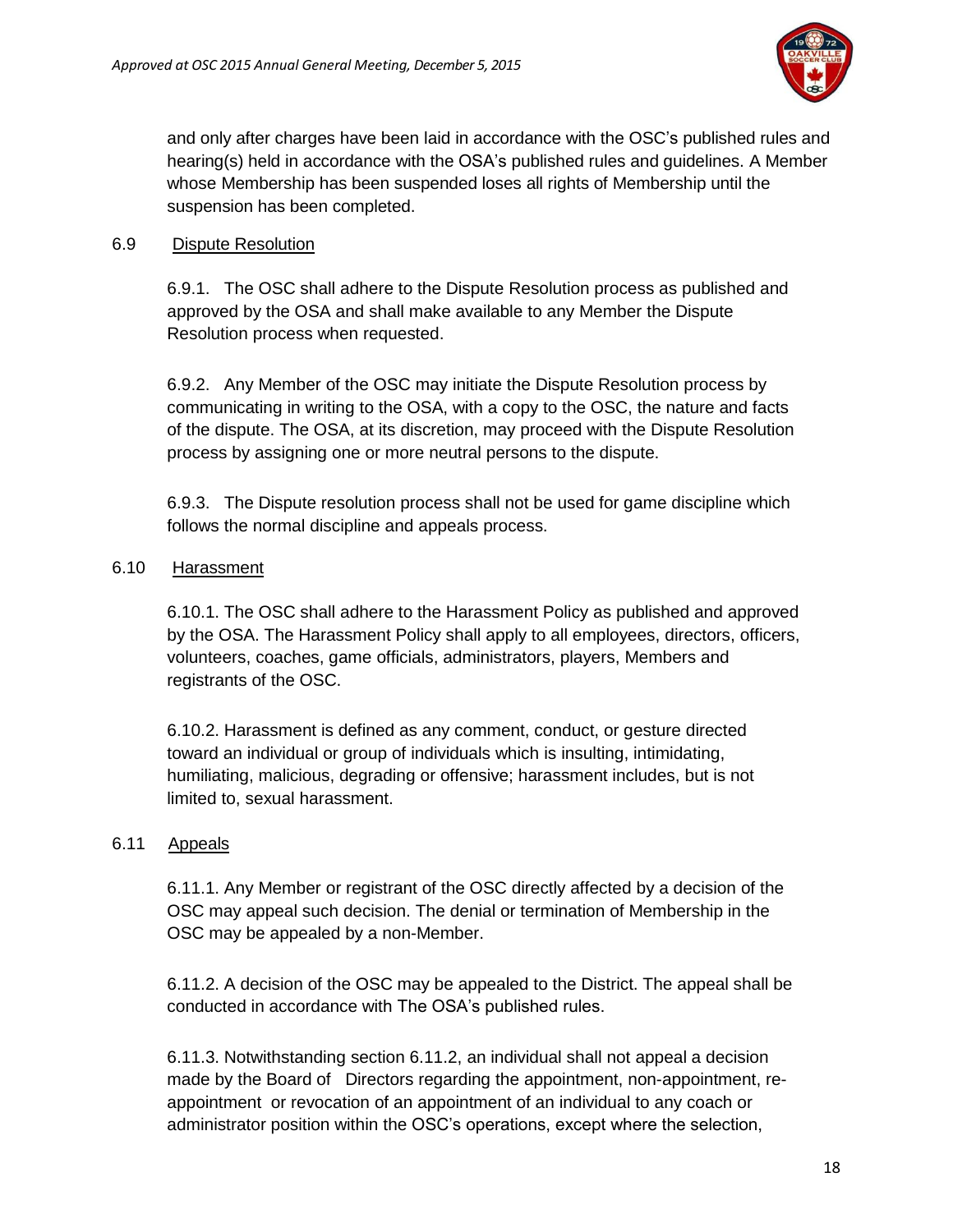

appointment and relocation process outlined in the OSC's published rules has not been followed.

# <span id="page-18-0"></span>**Section 7**

# <span id="page-18-1"></span>**MEETINGS OF MEMBERS**

# 7.1 Types of Meetings

There shall be two (2) types of meetings of members.

# 7.1.1. *Annual General Meeting of Members*

Shall be held at the head office of the OSC or elsewhere in Ontario as the Board may determine and on such day as the Board determines.

7.1.2. At every Annual General Meeting, in addition to any other business that may be transacted, the report of the Directors, the financial statements and the report of the auditors shall be presented. Directors shall be elected and auditors appointed for the ensuing year.

7.1.3. The Annual General Meeting must be held within 15 months of the preceding year's Annual General Meeting.

# 7.1.4. *Other General or Special Meetings*

Other general or special Meetings may be called by order of the Board or by the written request (to the Board) of ten percent (10%) of the voting Members as shown on the records of the OSC thirty (30) calendar days prior to the date of this proposed Meeting. The time and place of such Meetings shall be determined by the Board and only the business stated in the notice of meeting shall be dealt with at any general or special Meeting of voting Members.

# 7.2 Notices of General Meetings

Notice of any general Meeting shall be given not less than ten (10) calendar days prior to, but not more than ninety (90) calendar days prior to the day of the Meeting (excluding the day of the Meeting). Notice of the time and place of every such Meeting shall be given to each voting Member by sending the notice by prepaid mail, telegraph, facsimile or electronic transmission to such voting Member's last known mailing address, email address or other location or address as known to OSC or shown in its books or records.

# 7.3 Accidental Omission

The accidental omission of notice or non-receipt of any notice by the intended recipient, or any inadvertent error not affecting the substance of the notice shall not invalidate the meeting or adjourn the Meeting or make void any acts or proceedings taken or done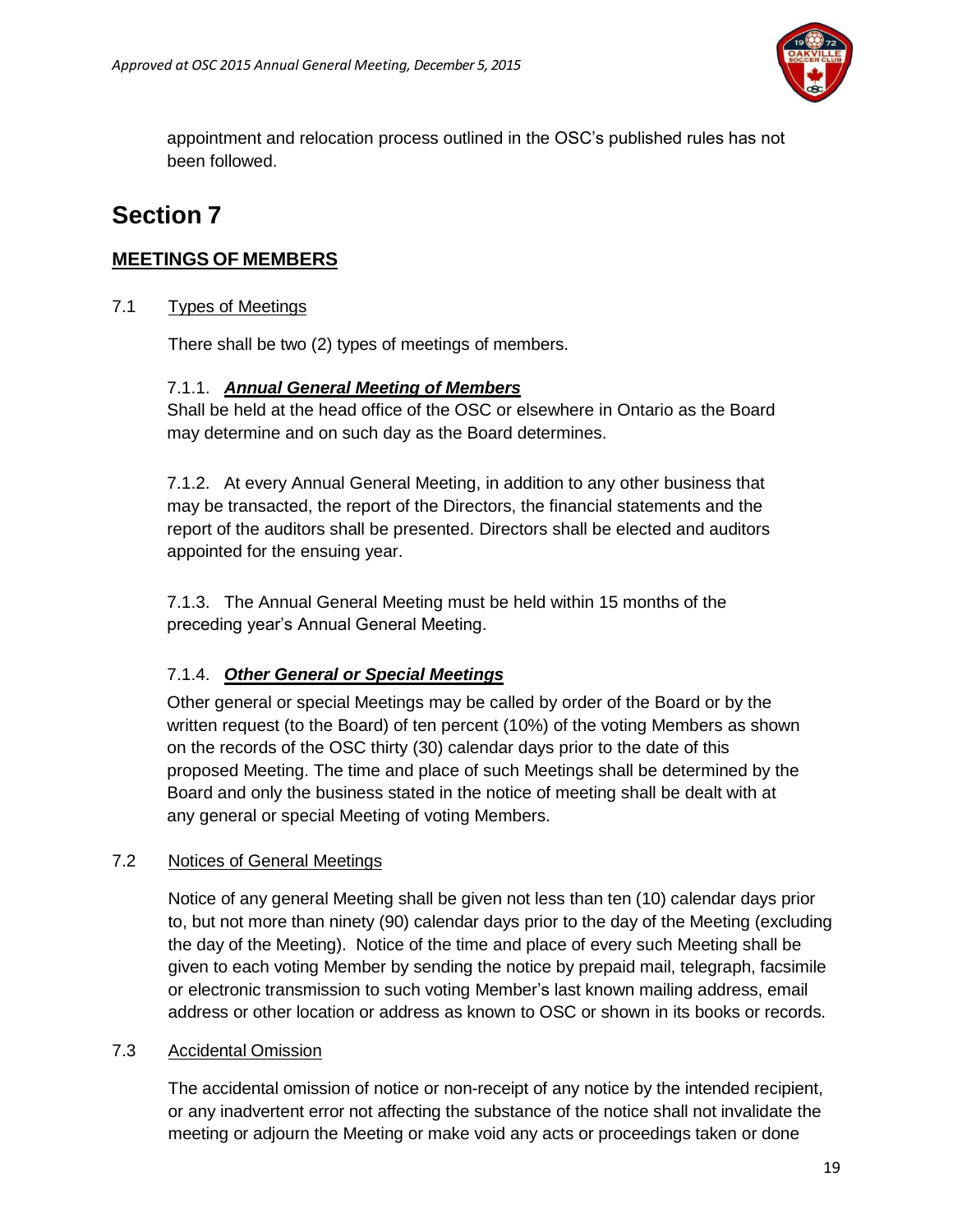

thereat. Any Member may at any time waive notice of such Meetings and may ratify, approve or otherwise confirm all proceedings.

### 7.4 Adjournments

Any Meetings of the voting Members of the OSC may be adjourned to any time and from time to time and business may be transacted at such adjourned Meetings as might have been transacted at the original Meeting from which such adjournment took place. No notice shall be required of any such adjournment or resumption of the Meeting.

# 7.5 Quorum

A quorum for the transaction of business at any Meeting of Voting Members shall consist of not fewer than thirty-five voting members who must be present in person or by proxy. No meeting of members can take place nor can any business be conducted, unless a quorum is present.

If a quorum is not present within thirty (30) minutes of the time for which the meeting was called, the Chairperson may adjourn the meeting to not less than seven (7) and not more than fourteen (14) days thereafter and the meeting shall be binding on the OSC providing at least twenty five (25) voting members are present. No notice of adjournment or resumption of the meeting is required.

### 7.6 Persons Entitled to Be Present

Only voting members are entitled to be present at any general meeting of members although the OSC's auditors, and any other person or entity may attend if required by law, any OSC By-law or the Act or if approved by the Chairperson or by the majority consent of the voting members present. Non voting members may participate on permission of the chairpersons of the meeting or by majority consent of the voting members present.

# 7.7 Right to Vote

Each voting member may exercise his/her right to vote in the manner prescribed herein. No member may vote if he/she has unpaid fees or assessments.

# 7.8 Proxy Voting

A voting member who is not able to attend a General or Special Meeting of Members may appoint a proxy holder ("Proxy Holder") to vote in his/her place at the General or Special Meeting of Members provided that:

- The proposed Proxyholder must be a voting member registered and entitled to vote at that Meeting of Members in their own right;
- the form of Proxy and the Proxyholder shall have been registered with the Secretary prior to the meeting according to the rules for registering Proxies and Proxyholders and the rules for Proxy voting established by the Board from time to time;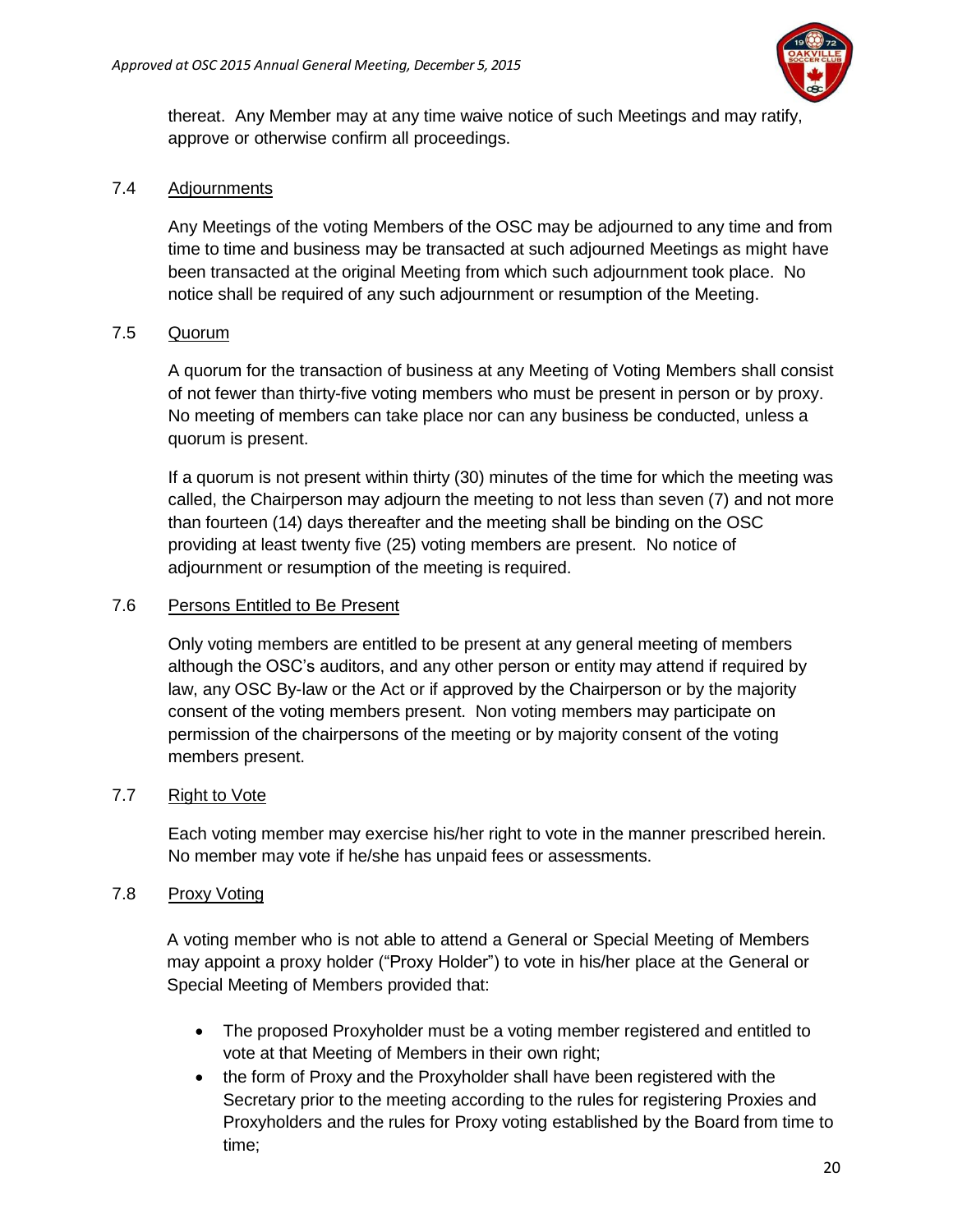

- the Proxyholder may cast only one Proxy vote in addition to their own vote on any ballot at a meeting of Members and a Proxyholder may only hold one Proxy at any Meeting of Members;
- a Proxy must be signed in writing or by electronic signature by the Member;
- A Proxy appointing a Proxyholder to attend and act at a meeting or meetings of members of the OSC ceases to be valid three (3) months from its date.
- A member may revoke a Proxy, (a) by depositing with the Secretary an instrument in writing that is signed by the member; or

(b) by transmitting, by telephonic or electronic means, a revocation that is signed by electronic signature;

• The instrument or the revocation must be received, (a) at the office of OSC at any time up to and including the last business day preceding the day of the meeting, or any adjournment of it, at which the Proxy is to be used; or

(b) by the chair of the meeting on the day of the meeting or an adjournment of it.

# 7.9 Votes to Govern

At all meetings of the members every question shall be decided by a majority of votes of the voting members present in person unless otherwise required by the By-laws, the Act or by statute. Every question shall be decided in the first instance by a show of votes. Upon a show votes, every member having voting rights may vote, as scheduled and unless a poll be demanded a declaration by the Chairperson that a resolution has been carried or not carried and an entry to that effect in the minutes of the OSC shall be proof of the fact without proof of the number or proportion of the votes recorded in favour of or against such resolution. The demand for a poll may be withdrawn, but if a poll be demanded and not withdrawn, the question shall be decided by a majority of votes given by the members present in person or by proxy and such poll will be taken in such manner as the Chairperson shall direct and the result of such poll shall be deemed the decision of the OSC. In case of an equal number of votes for and against any motion at any general or special meeting of Voting Members, whether upon a show of votes or at a poll, the Chairperson of the meeting (not the Nominating Chairperson) will be entitled to cast a second and deciding vote.

# 7.10 Confirmation of By-laws

Any By-laws enacted or amended, repealed or otherwise altered by the Board must be presented to the voting membership at the Annual General Meeting or at a special meeting called for the purpose so that voting members may confirm, repeal, alter, amend or otherwise deal with the issue. Two-thirds majority votes are required for confirmation, unless otherwise required in the Act or in these By-laws.

#### 7.11 Notification Re: By-laws

Voting members may submit any suggestions, proposals or proposed changes to OSC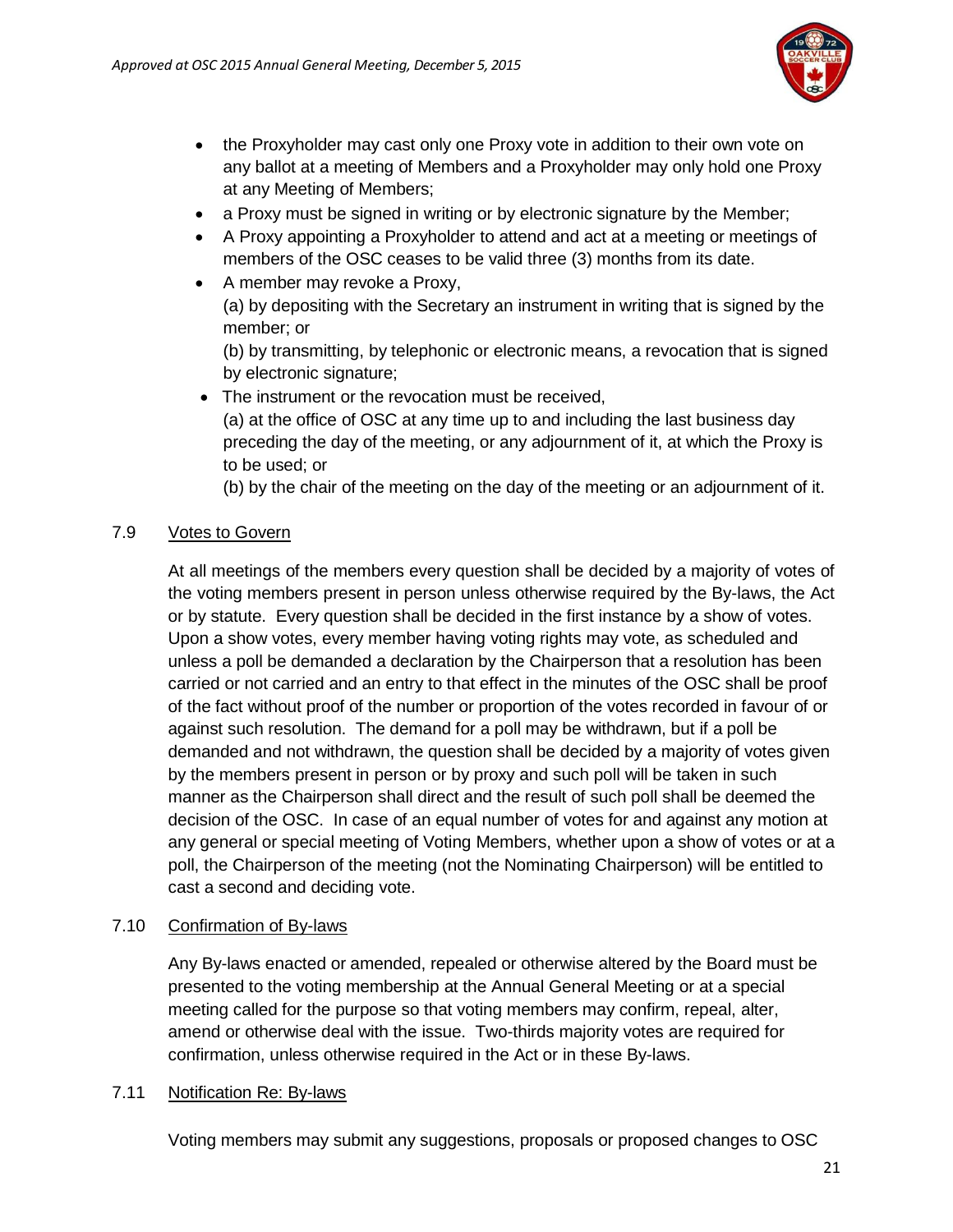

By-laws, (addressed to the Secretary) for the Board's consideration at any time. If such proposed changes are to be considered prior to any given Annual General Meeting, they must be received by the Secretary at least sixty (60) calendar days prior to the Annual General Meeting.

# <span id="page-21-0"></span>**Section 8**

# <span id="page-21-1"></span>**COMMITTEES OF THE BOARD OF DIRECTORS**

8.1 General

The Board may, from time to time, and for such periods of time as it sees fit, establish and empower committees of any type to help carry out its duties. These committees may be standing, ad-hoc, special or others. There may be subsidiary committees by any name that would assist and advise committees or the Board directly.

Committees shall have no powers, authority or discretionary decision-making ability, other than that which shall have been specifically stated and delegated by the Board in its sole discretion.

All committees of the Board shall be responsible, directly or indirectly, to the Board and shall keep detailed records of their proceedings at meetings or otherwise. Such records and any actions as they may take shall be reported regularly or upon demand, in writing, to the Board.

All members of any committee, sub-committee or other such Board shall have voting rights, in such manner as is established in each case, but in any case, no paid staff member of OSC may be a voting member of any committee of the Board. Staff members, however, may act as advisors, resources, or liaisons. Any committee, subsidiary committee or staff advisory group may include OSC volunteers who are not members of the Board among its members.

#### 8.2 Limitations

Standing Committees may be composed of any persons who are members of OSC and their respective Chairperson shall be ratified as such by the Board, and may be prescribed by the Board.

Any committee must have a quorum of its members present to conduct any business and a quorum is defined as a simple majority of its members. Except as may be prescribed otherwise by the Board, committees may operate in any fashion, as to procedure, time, place and frequency of meetings and do all things necessary, in ways seen fit, to accomplish the committee's objects, or duties.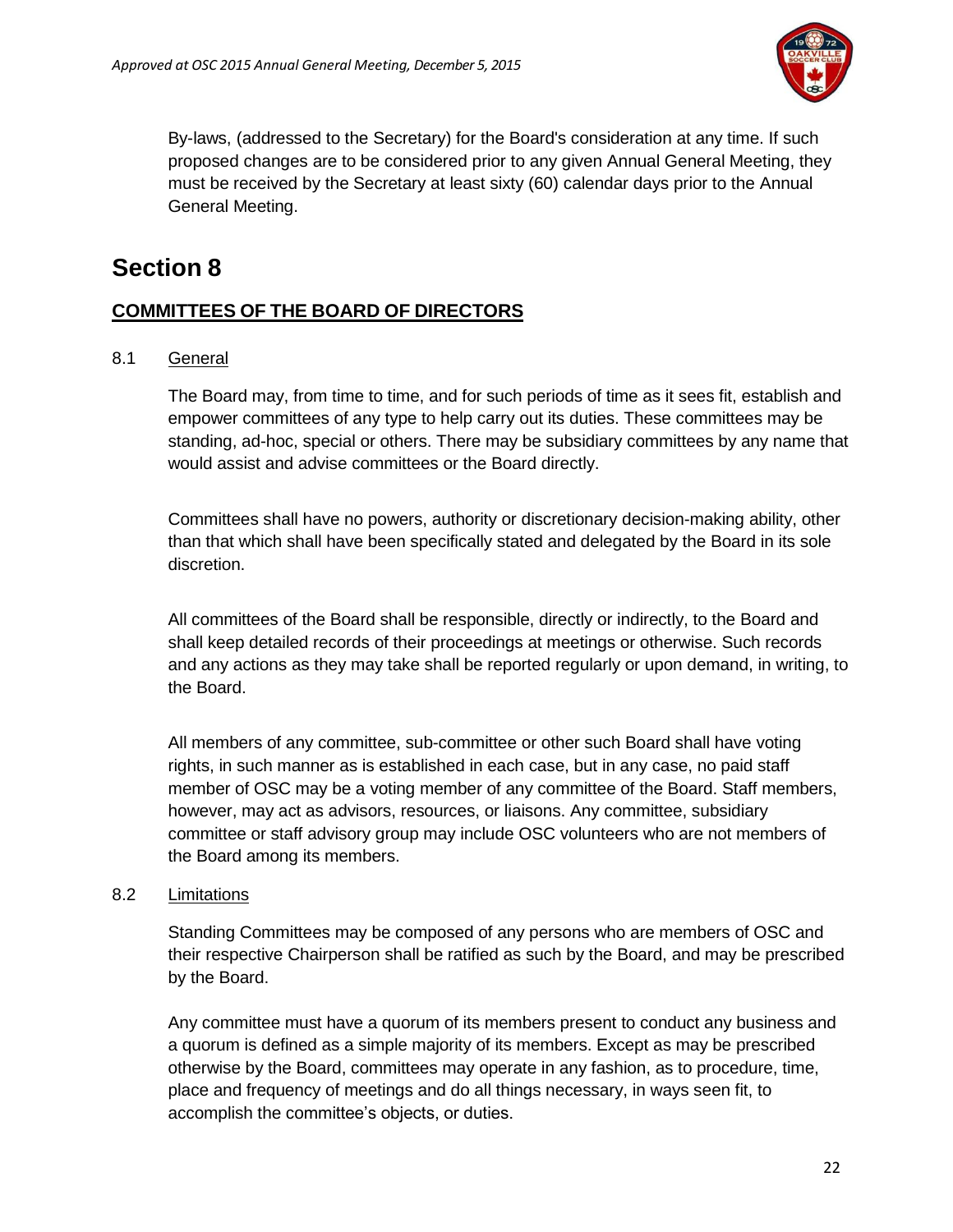

The Chairperson of any standing committee shall have the power to appoint subcommittees and their chairpersons, and any working groups, task forces, research bodies, councils, etc. to help it achieve its objects, subject always to the approval of the Board. It is incumbent on committee chairpersons to advise and seek approval of the Board for any substantive changes in membership of the committee or any subsidiary (particularly those that have cost implications).

Any and all Directors shall have the right to attend any committee meeting and upon attendance shall have speaking privileges but shall not have voting rights unless he/she is a bona fide member of said body.

# 8.3 Executive Committee (EC)

# 8.3.1. *Composition*

The Board, whenever it consists of more than six (6) persons, may from time to time elect from among its number an EC consisting of not less than three (3) persons, as the Board may by resolution determine; each member of the EC shall serve at the pleasure of the Board and, in any event, only so long as he/she shall be Director. The Board may fill vacancies in the EC by election from its number. Whenever a vacancy shall exist in the EC, the remaining members may exercise all its powers so long as a quorum remains in office.

# 8.3.2. *Powers*

At the direction of the Board, the EC may be empowered to have and exercise all the powers of the Board in the management and direction of the affairs and business of the OSC during the intervals between the meetings of the Board in cases in which specific directions shall not have been given by the Board.

# 8.3.3. *Minutes*

The EC shall keep minutes of its meetings in which shall be recorded all action taken, and a copy thereof shall be submitted promptly to the Board.

# 8.3.4. *Quorum*

No business may be conducted, nor can a meeting take place, unless there is a quorum of members of the EC present, and a quorum is defined as a simple majority.

# 8.3.5. *Place of Business*

Meetings of the EC may be held at the head office of the OSC or at any other place within or outside Ontario as specified in the notice calling the meeting.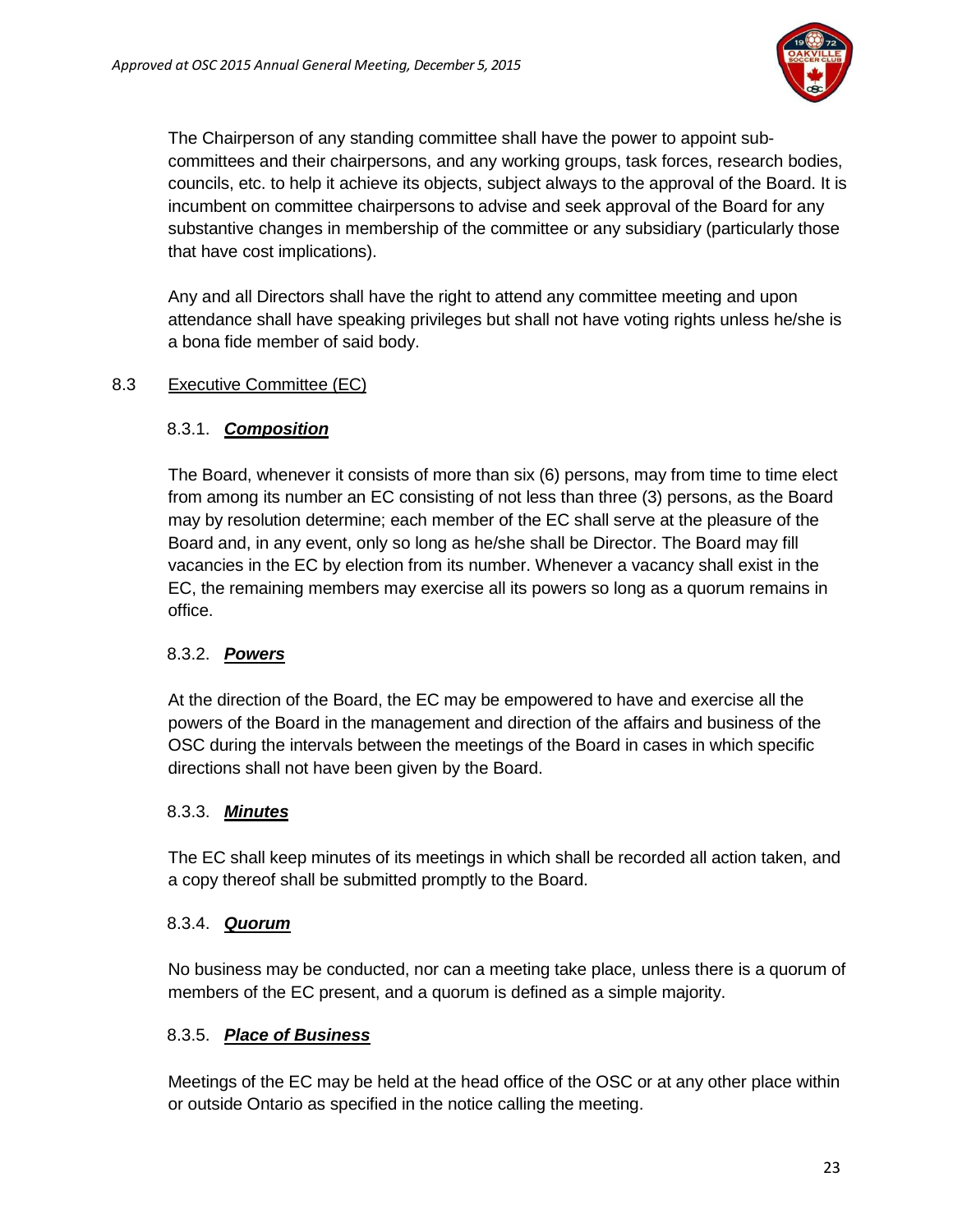

# 8.3.6. *Other Directors Present*

Any Director may attend any EC meeting. Each Director shall be entitled to speak but not to vote at any meeting of the EC at which he/she is present.

No Director who has not been elected or appointed to the EC shall be entitled to notice of any meeting of the EC, and his/her presence shall not be included for the purpose of calculating a quorum.

### 8.4 Standing Committees

The Board may, by resolution, establish Standing Committees and may vary their names, and determine all aspects of their operation, function and conditions of empowerment.

### 8.5 Combined and Inactive Committees

From time to time the Board may combine the work of two or more Standing Committees under such names as the Board shall select; and may permit any Standing Committee to be inactive.

#### 8.6 Advisory Groups

Volunteer advisory groups may be established to advise the Board or staff from time to time for such purposes as the Board may determine. The existence of each such volunteer advisory group shall be terminated automatically upon:

- a) the delivery of its report; or
- b) the completion of its assigned task; whichever first occurs, or
- c) a resolution of the Board to that effect

# 8.7 OSC Property

<span id="page-23-1"></span>All documents, tools and anything provided by the OSC or anything created or produced by any committees, is OSC property and must be returned to the OSC.

# <span id="page-23-0"></span>**Section 9**

# **PROVISONS**

Subject to the provisions below, all prior general By-laws of the OSC enacted or made are repealed.

> Provision 1) This repeal does not extend to any By-law or resolution heretofore enacted for the purpose of providing to the Board the power or authority to borrow money.

> Provision 2) The repeal of prior By-laws, resolutions or other enactments shall not in any way impair the validity of any act or thing done pursuant to any such repealed By-laws, resolutions or enactment.